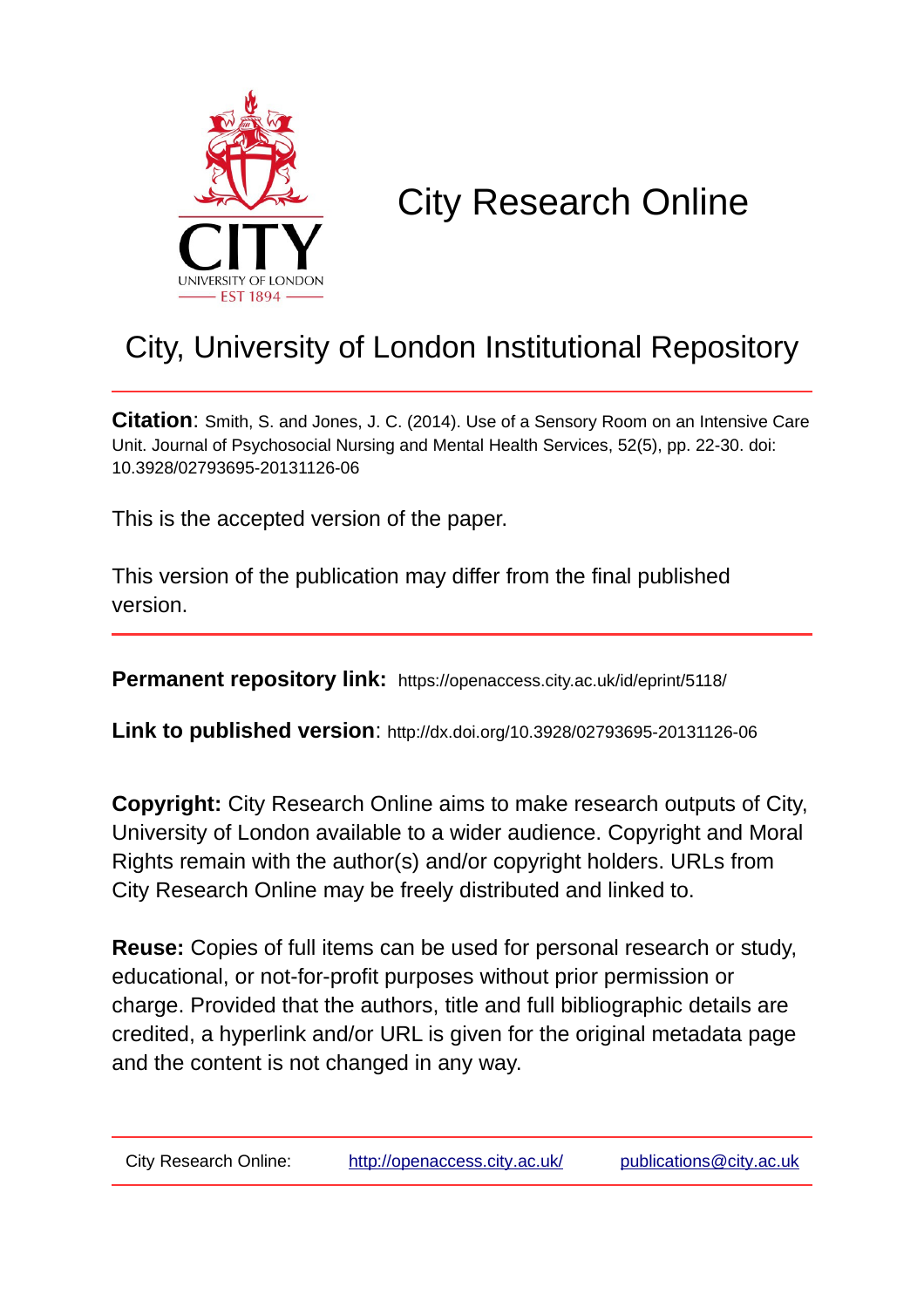Title: A study of the use of a Sensory Room on an Intensive Care Unit (ICU).

# **ABSTRACT:**

In recent years there has been an increasing use of sensory rooms in psychiatric settings internationally, with suggestions that sensory rooms can reduce seclusion rates. In this study, we explore the use of a sensory room on an Intensive Care Unit (ICU) (known as a Psychiatric Intensive Care Unit (PICU) in the UK), with a particular focus on the impact on seclusion rates and staff and patients' experiences of using the sensory room.

A mixed method research design was used, with the collection of seclusion data before and after a sensory room was introduced followed by qualitative interviews with staff and patients.

There was no significant reduction of seclusion rates with the introduction of the seclusion room. However, the interviews revealed a perception among staff that there had been a reduction in seclusion rates. Other findings from the interviews were that staff and patients viewed the sensory room as a positive therapeutic intervention and that using the sensory room had improved staff-patient communication and patients' overall experience of the ICU.

In conclusion, the use of a sensory room improved both staff and patients' experience of the ICU and should be an intervention considered by other ICUs and inpatient psychiatric settings.

**Key words:** Intensive care unit (ICU), sensory room, seclusion, staff and patients' experiences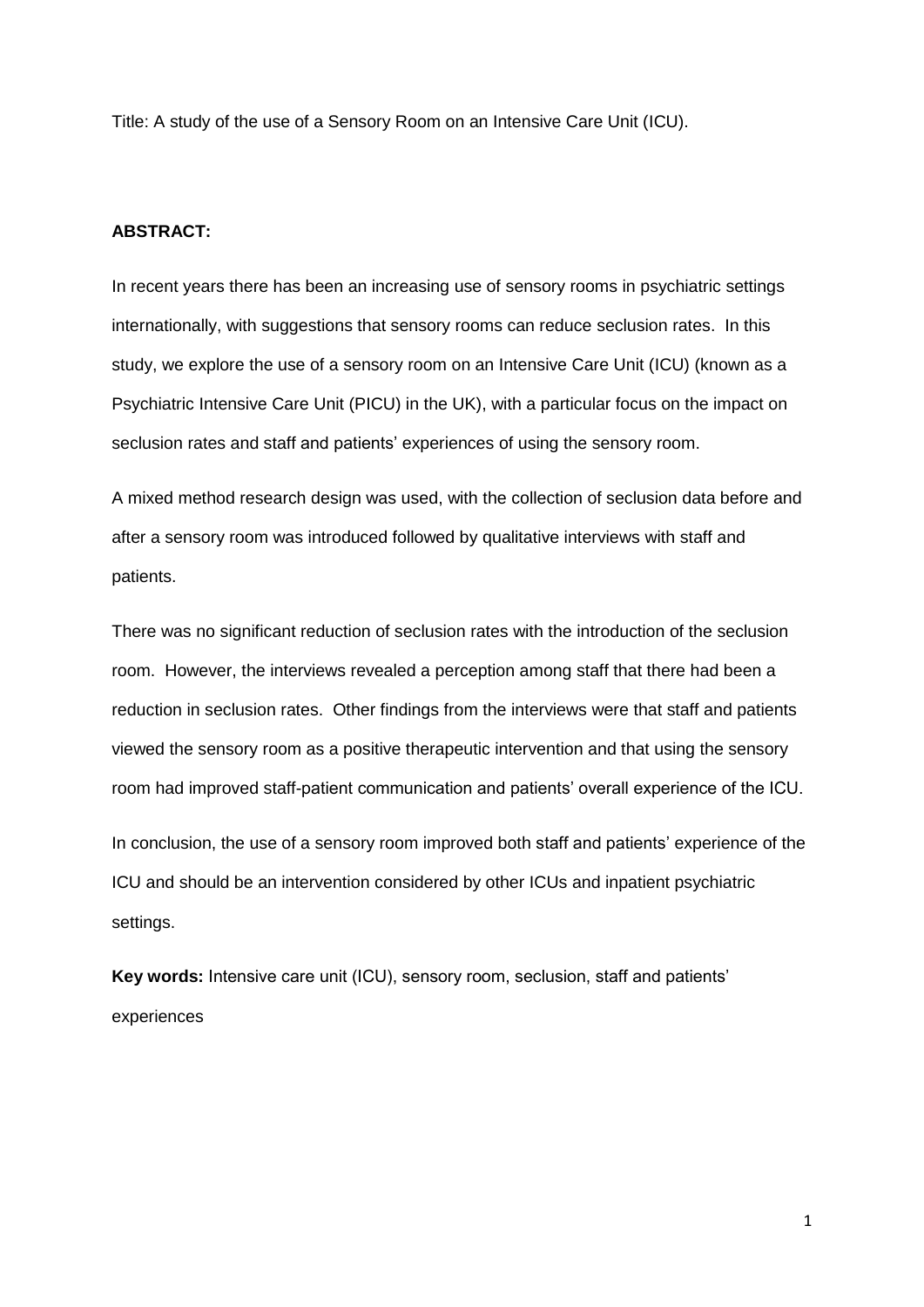#### **INTRODUCTION**

The use of sensory rooms in psychiatric settings is becoming more widespread, with the introduction of sensory rooms reported in different countries including: the USA (Champagne & Sayer 2003; Costa et al. 2006); New Zealand (Sutton & Nicholson, 2011; Te Pou o te Whakarro, 2011); and Australia (Chalmers *et al*. 2012; Novak *et al.* 2012). The purpose of this article is to discuss the findings of a research study conducted in the UK that explored the use of a sensory room on an Intensive Care Unit (ICU) (known as a Psychiatric Intensive Care Unit (PICU) in the UK), with a particular focus on the impact on seclusion rates and staff and patients' experiences of using the sensory room.

A sensory room, also known as a comfort room (Cummings et al. 2010; Sivak 2012), is a room where sensory stimulus such as lights, sounds, textures and staff support can be used with patients during de-escalation, self-regulation and calming. Such a room can have, for example: bubble tubes, optical mats/ lights, image projectors, a variety of comfortable seating to enable both lying and sitting positions, a digital music player and a variety of diversional resources such as magazines, pictures and stress balls/ objects. Staff support can be either 1:1 or in a group based intervention, teaching relaxation or coping techniques to encourage patients to decrease stress, anger and anxiety. A useful definition of a sensory room in a psychiatric setting is provided by Costa *et al.* (2006) as "a failure free environment in which the mind can wander and the body can relax while experiencing graded stimulation of focused activities. These environments also provide an opportunity to learn how to use a 'time out' to reduce aggression or anger, receive crisis intervention in a safe environment and learn stress management techniques" (p20).

# **LITERATURE REVIEW**

Sensory rooms were not originally developed for individuals with mental health problems. Historically, sensory rooms were first developed for patients with moderate to profound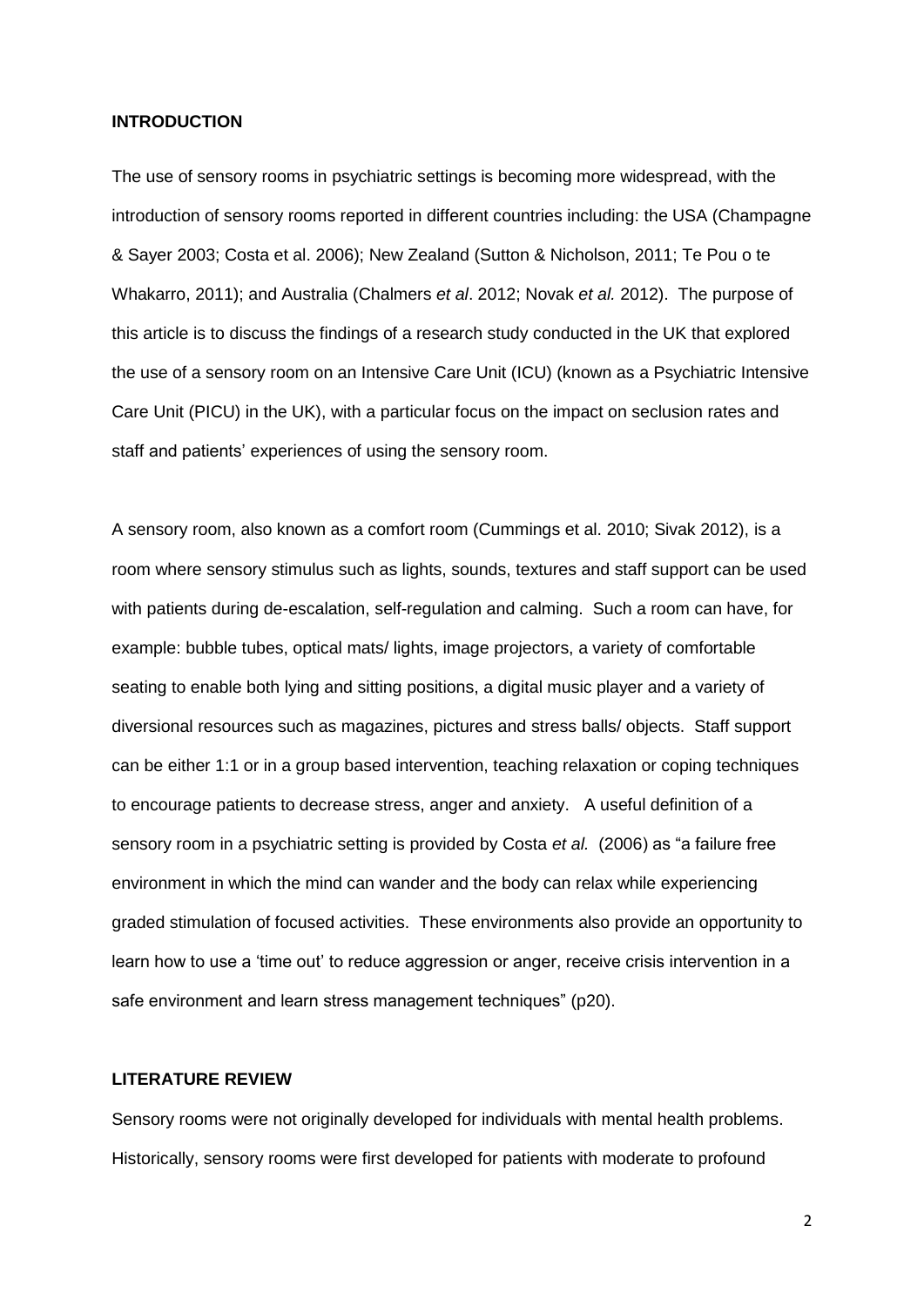cognitive impairments (Fisher, Murray and Bundy 1991), learning disabilities (Long and Haig 1992), dementia (Hope, Easby and Waterman 2004) and for young children with complex disabilities (Watling *et al.* 2006). In the USA, New Zealand and Australia, sensory rooms have been implemented to reduce containment interventions, specifically seclusion and restraint, in psychiatric settings (Champagne & Sayer 2003; National Association for State Mental Health Program Directors 2003; O'Hagan, Davis and Long 2008).

However, there remains a paucity of research studies that have evaluated the usefulness of sensory rooms in psychiatric settings; a literature review identified twelve published studies in the international literature. The majority of the twelve research studies are qualitative in nature, asking staff and patients about their experiences of using sensory rooms. Overall these studies report positive experiences from both staff and patients regarding the introduction of sensory rooms, including: positive responses to the use of sensory interventions (Sutton & Nicholson 2011); psychological and physiological improvements among patients (Reddon *et al.* 2004), an increased state of relaxation following sensory room sessions (Costa *et al.* 2006) and lower levels of distress (Champagne 2003; Cummings *et al.* 2010; Sivak 2012). However, the use of a sensory room is not without its challenges, particularly for staff; a study by Te Pou o te Whakarro Nui (2010) conducted in New Zealand found that staff lacked confidence using sensory rooms even after receiving training. However, more positively, the staff also reported that when sensory rooms were used in a distressful situation for a patient as a pro-active measure they had a positive effect and did not lead to more restricted measures being required.

Regarding the effect of the introduction of sensory rooms on seclusion rates, Champagne and Sayer (2003) reported a 40% reduction in seclusion rates on one psychiatric ward where a sensory room had been introduced. In a survey of 39 psychiatric wards in the state of Massachusetts that were using sensory interventions and sensory rooms (LeBel and Champagne 2010), all wards reported a reduction in seclusion rates. The outcome of these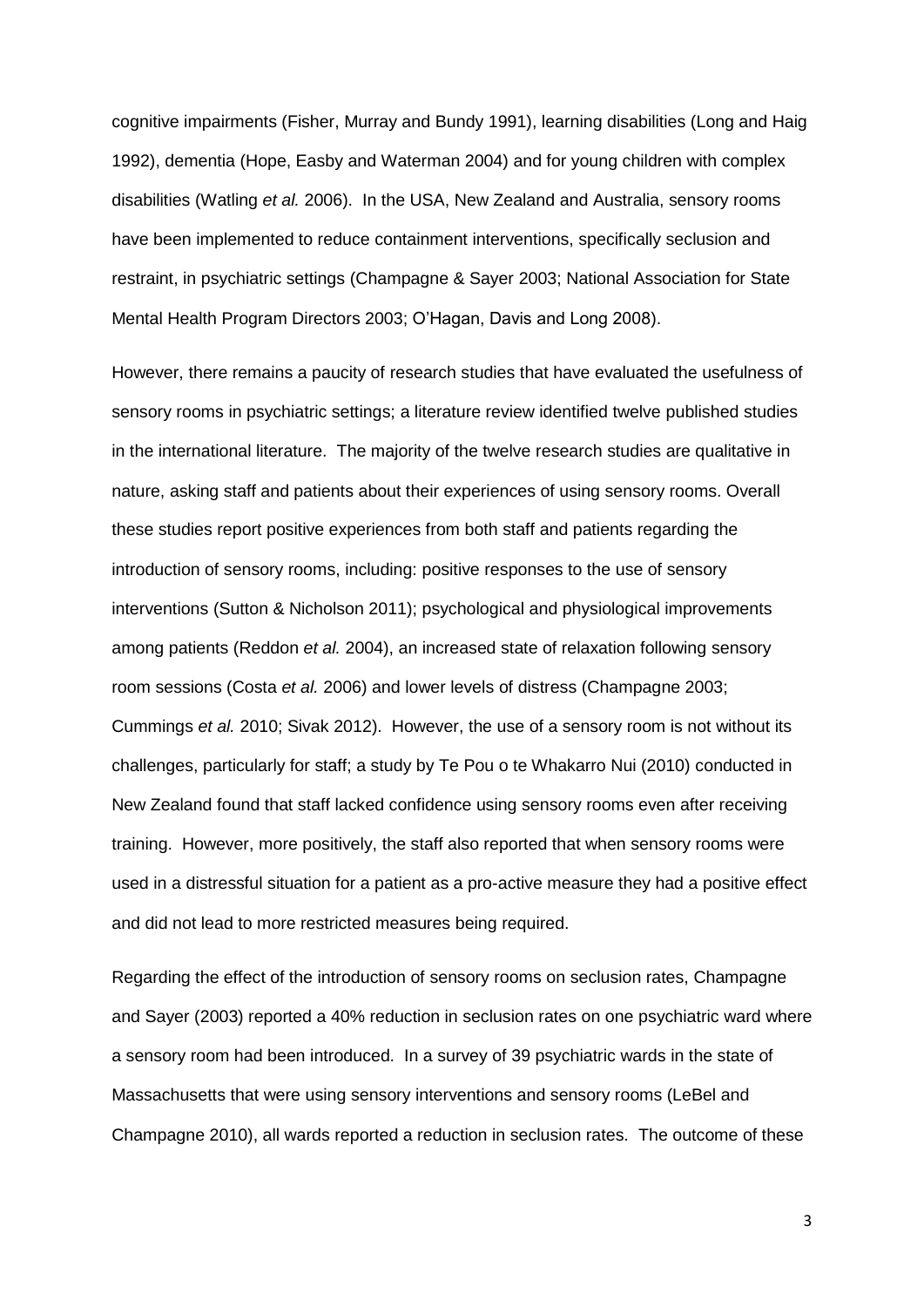studies appears positive, however the sampling and data collection methods are not clearly explained in the articles and therefore the results need to be interpreted with caution.

In comparison, other studies have found no reduction or change in seclusion rates following the introduction of a sensory room. For example, Cummings, Granfield & Goldwell (2010), in a hospital in the USA, compared the seclusion rates on a psychiatric ward with a new sensory room with a ward without the sensory room and found there was no significant change in the rates of seclusion on the ward with the sensory room. The authors state that this finding may have been influenced by a few 'high utilizer patients' and that a sensory room may not be an effective intervention for acutely unwell and difficult to manage patients. Similarly in a pilot study conducted by Novak *et al.* (2012) in Australia, the researchers found that implementing a sensory room on a psychiatric ward led to no changes in seclusion rates. However, patients who rated their use of the sensory room reported significant reductions in distress and disturbed behaviours.

No published studies have been found that investigate the introduction of a sensory room on an Intensive Care Unit (ICU), although two closely related studies are now discussed. A study by Lee *et al.* (2010) explored the impact of using sensory resources (rather than a dedicated sensory room) on a psychiatric inpatient ward in Australia that incorporated an ICU. The sensory resources used included those similar to what would be used in a sensory room, such as optic lamps, stress balls and digital music players. This six month pilot study found that the 43 patients who were assessed by staff and accessed sensory resources such as calming strategies were secluded less often than during previous admissions or the current admission prior to accessing the sensory resources. Staff also reported that this intervention was helpful in improving positive engagement with patients and improved the management of potential aggressive situations. In another Australian study, sensory based approaches, including a sensory room, were implemented by Chalmers *et al.* (2012) on two psychiatric wards, one of which is similar to an ICU. A sample of 109 patients rated their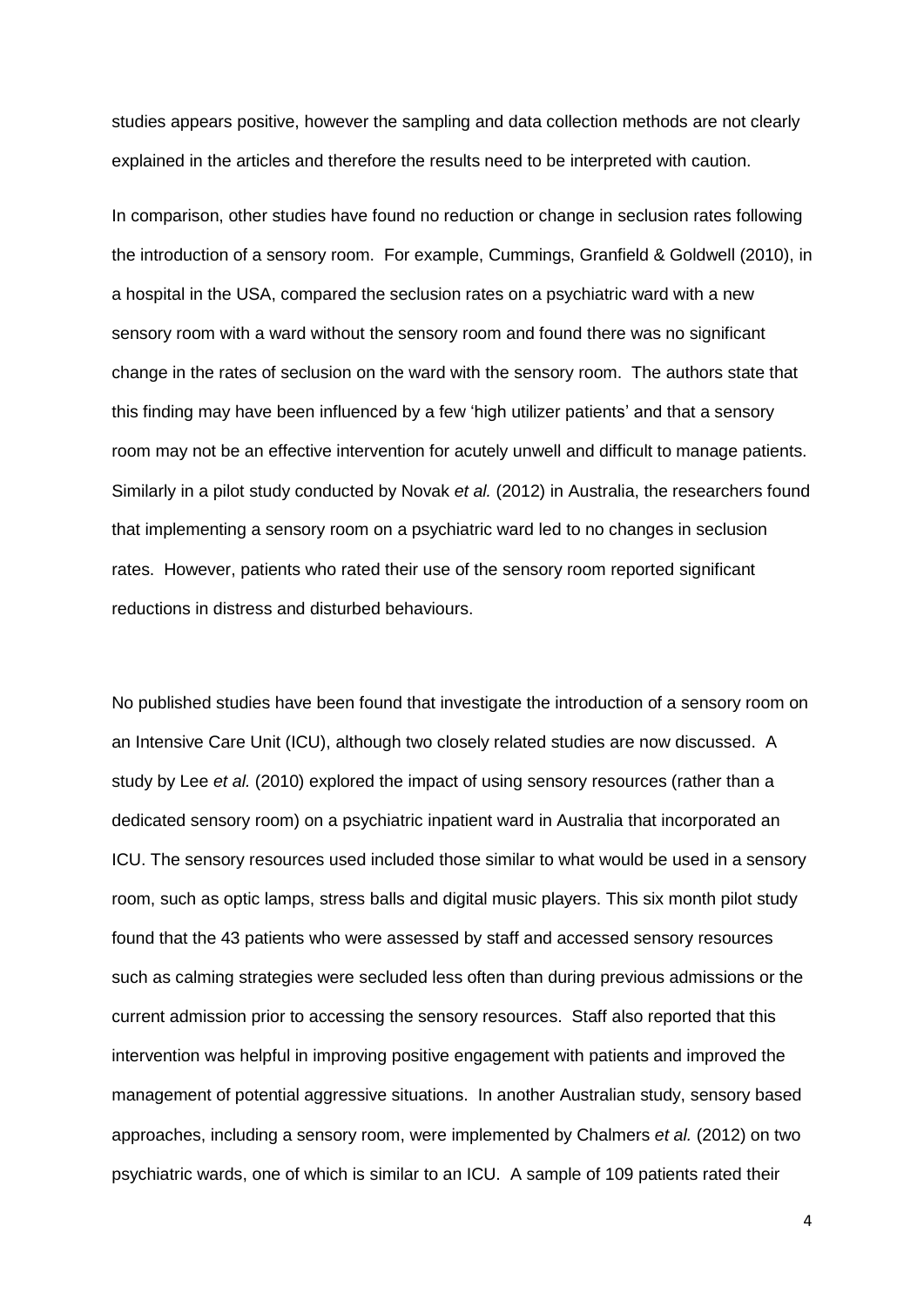distress levels before and after using the sensory room and a statistically significant reduction in patient distress and arousal levels following the use of the sensory room was found.

In summary, there is a paucity of research on the use of sensory rooms in mental health inpatient settings. Most of the twelve studies reviewed are small-scale in nature and for some of the studies the methodologies are poorly detailed thus it is difficult to judge the validity of the studies. Finally, to our knowledge there are no published studies that focus on the use of a sensory room in a psychiatric unit in the UK and specifically in an ICU (known as a Psychiatric Intensive Care Unit (PICU) in the UK).

#### **METHODS**

#### **Aims**

A small-scale, mixed methods study was undertaken to explore the impact of the introduction of a sensory room on a PICU in the UK. The aims of this study were twofold: 1) To identify whether the introduction of a sensory room reduced seclusion rates; and 2) To explore staff and patients' experiences of using the sensory room.

# **Setting**

The study was conducted in a male only PICU with 15 beds, based within an inner city mental health service in the UK. This PICU has locked doors and the average length of stay is three to four weeks. In the UK, a PICU is a specialist psychiatric unit defined by Pereira & Clinton (2002) as being specifically used for: "patients compulsory detained, usually in secure conditions, who are in an acutely disturbed phase of a serious mental disorder with a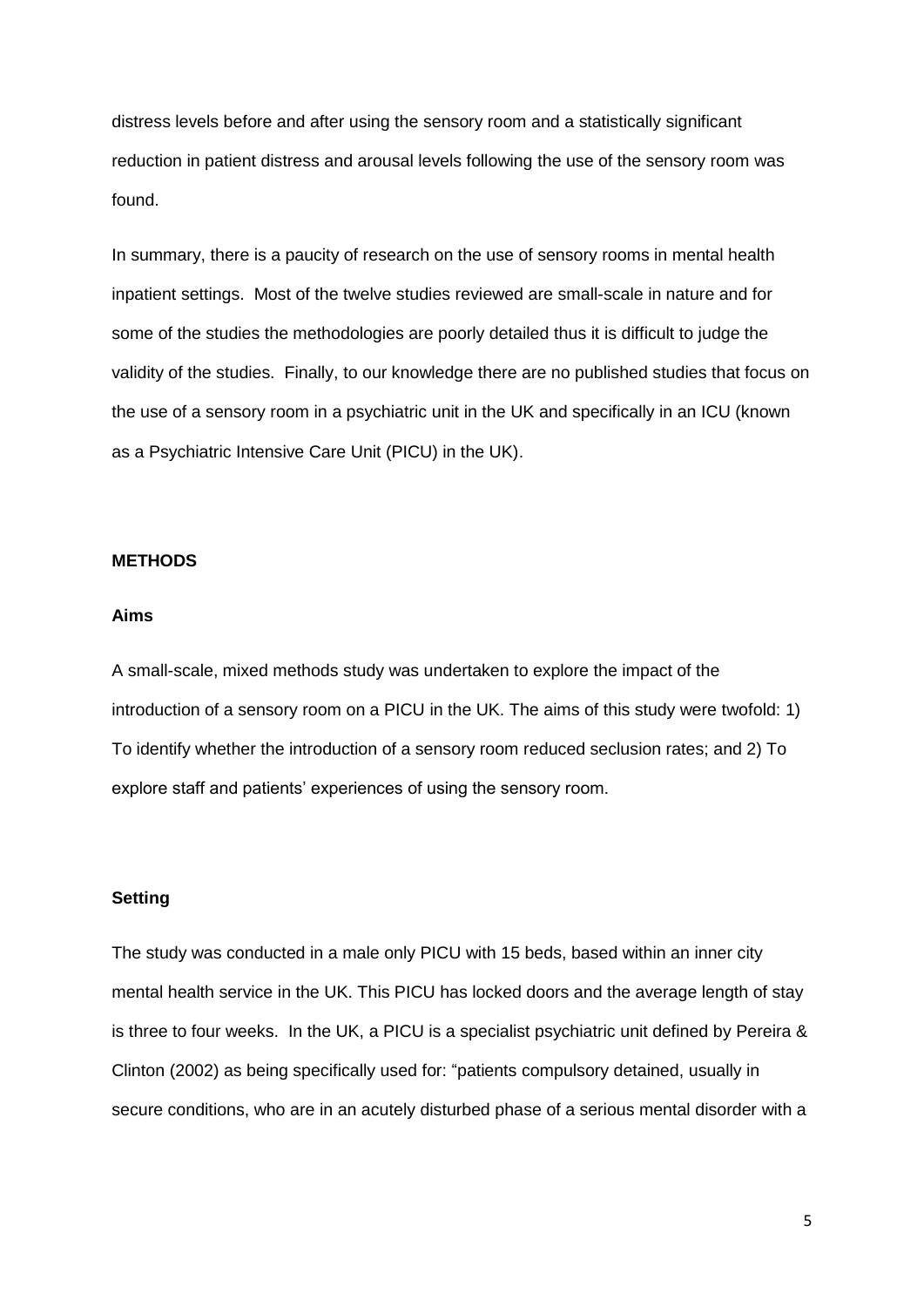corresponding increase in risk, which does not enable their safe, therapeutic management and treatment in a general open acute ward' (p9).

# *The sensory room*

The sensory room discussed in this study is approximately 5 meters by 2.5 meters and was introduced on the PICU in September 2010, following consultation with both staff and patients. It has light blue painted walls, laminate flooring and one window which has a black out roller blind. The following equipment is in situ; a large floor mounted bubble tube, an optic mat, a light/ image emitting projector, two lying bean bags, two sitting bean bags, a variety of cushions, an iPod dock/ iPod and drawers containing; magazines, stress relief toys, chewing gum and educational materials promoting relaxation and healthy living. Figure 1 shows a picture of the seclusion room with a relaxing image projected on the wall.

Place Figure 1 here

# **Study design**

An explanatory sequential mixed method research design (Creswell and Plano Clark 2011) was used to address the research aims. The study was conducted between September 2010 and December 2012. Firstly, seclusion rates were collected three months prior to the introduction of the sensory room and then three months post the introduction. This was followed by semi-structured interviews with staff and patients. The interviews were conducted 13 months following the introduction of the sensory room. The purpose of this sequential design was to "use the qualitative strand to explain the quantitative results" (Creswell and Plano Clark, 2011, p63).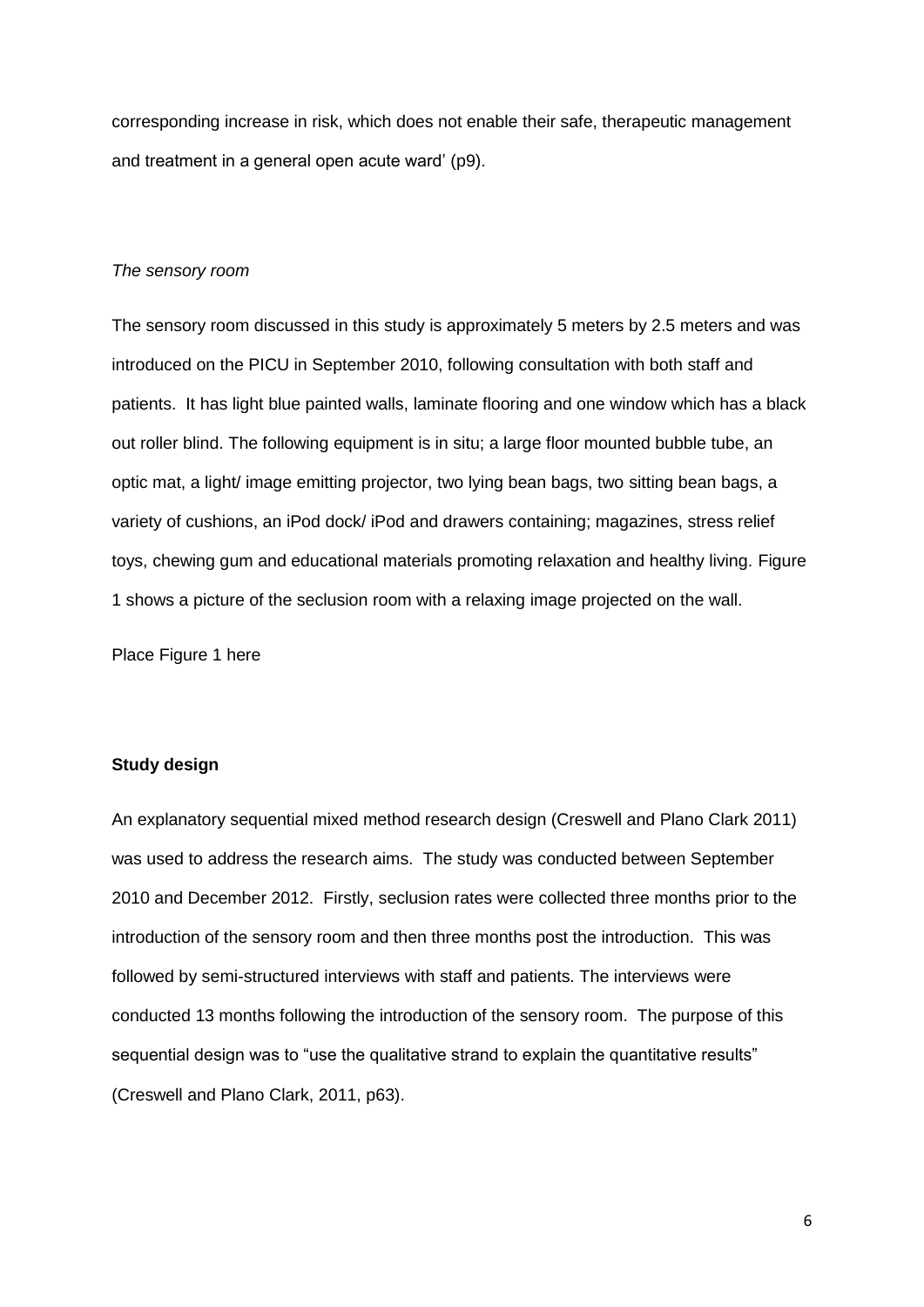#### **Recruitment**

For the interviews, purposeful sampling was used to recruit patients and staff who had experienced both seclusion and the sensory room and had spent time on the PICU before and after the introduction of the sensory room. Regarding the recruitment of the patients, those who met the inclusion criteria described were firstly approached by the ward manager, as a person known to them, who discussed the study and gave them an information sheet. If they expressed an interest in participating and agreed to speak to the researcher, then a meeting was arranged for the researcher to explain more about the study and what participation would entail. The staff members were also purposefully recruited as meeting the inclusion criteria and then approached directly by the researcher on the ward who discussed the study and gave them an information sheet.

# **Participants**

Ten staff members and seven patients participated in the study. Six other patients were approached; five declined to participate and one started to participate but withdrew due to paranoia around being audio taped. The seven patients were male (this was a male only ward) and all had been secluded and had also used the sensory room on the PICU. The ten staff included nine male and one female; eight were registered psychiatric nurses and two were non-registered nursing assistants. No other demographic information was recorded.

## **Data collection**

Non-identifiable seclusion data were collected from the three months pre- and three months post introduction of the sensory room. However, it is important to note that there is no way of knowing whether the seven patients interviewed were incorporated in the seclusion data collected during this time period; this is because the seclusion data collected were non-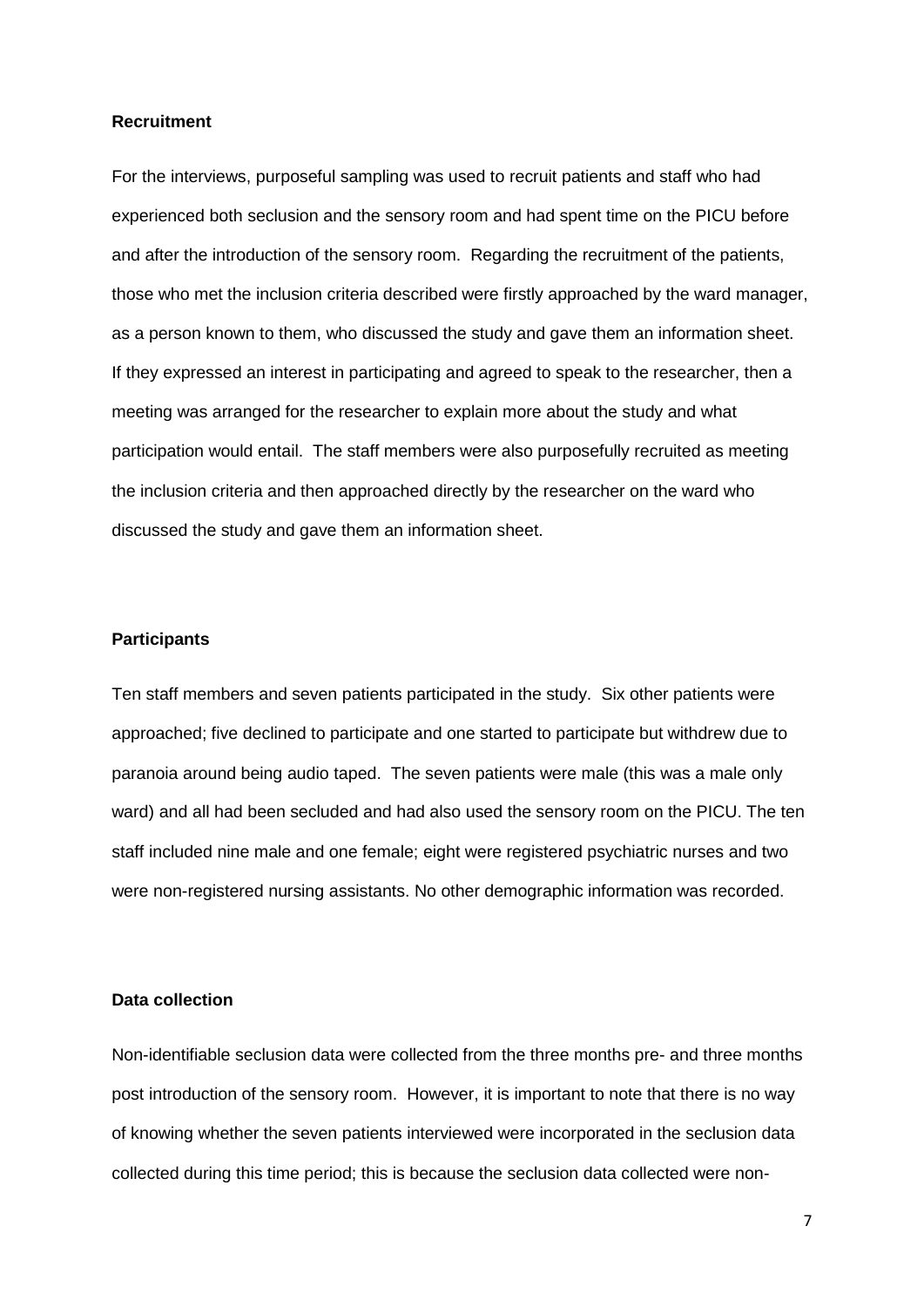identifiable, with all names removed as required by the local research ethics committee who gave permission for the study to be conducted.

The interviews with staff and patients were conducted over a two week period and all interviews took place in a quiet room on the PICU. A semi-structured schedule was used to guide the interviews; separate interview schedules were developed for the staff and patient interviews, but with some questions in common, such as: What are your views on the availability of the sensory room and has it changed the ward environment? As part of the development process of the schedules, a patient and carer research group based at the local University called 'SUGAR' (Service User Group: Advisors on Research) was consulted regarding the nature of the questions and language used; following this consultation a number of changes were made. The interview schedule for patients was also piloted with a former PICU patient who was the ward patient representative and the interview schedule for staff was piloted with the ward manager prior to being used in the main study.

The interviews were audio recorded with the consent of the participants. The average length of the staff interviews was 20 minutes and the average length of the patient interviews was 12 minutes.

# **Ethical considerations**

Ethical approval for the study was sought and granted by a local research ethics committee. All participants were provided with a detailed information sheet regarding participation and all signed a consent form. The participants were also all informed that their participation was voluntary and that they could withdraw from the study at any time without giving a reason and without penalty.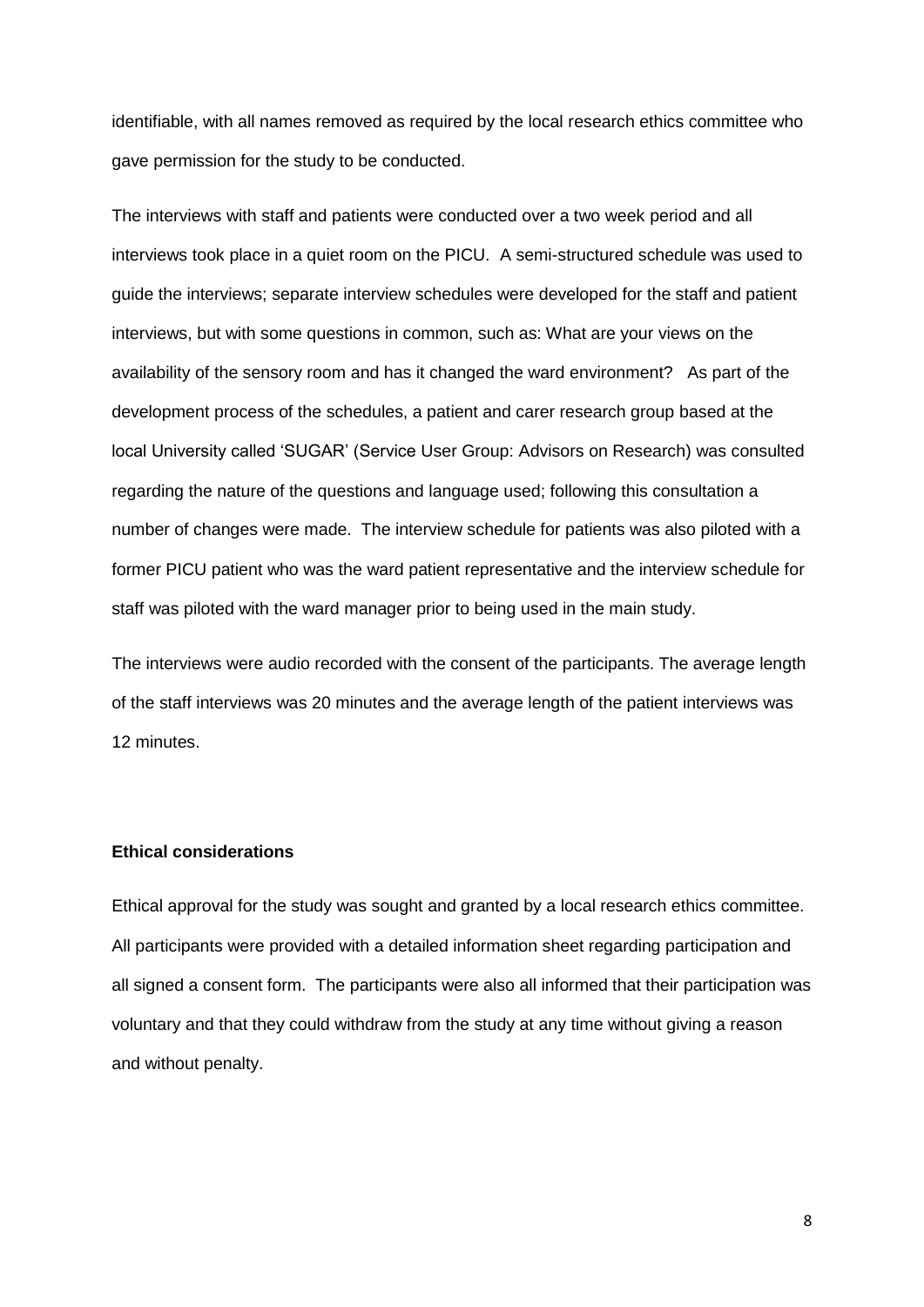#### **Analysis**

The quantitative data obtained from the seclusion records pre and post the sensory room introduction were analysed using SPSS Version 19 (IBM Corp 2010). Descriptive statistics were used to summarise data gathered from the seclusion records by counting the frequencies and identify themes and patterns. Pre and post sensory room introduction seclusion rates were compared to see if seclusion rates had increased or decreased since the introduction of the sensory room.

The audio recorded interviews were transcribed verbatim and then entered into the QSR N6 software (QSR International 2002). The interview data were analysed using a thematic approach, starting with open coding that involved line-by-line analysis of each interview. During this process, new themes were identified, with similar phenomena being given the same general name in a 'constant comparative method of analysis' (Glaser & Strauss, 1967). This process was conducted first with the staff interview transcripts, to identify the codes and emerging themes from the staff interviews, and then the process of constant comparison was extended across the analysis of the patient interviews. This process began to identify the similarities and differences across the two groups of interviews as well as within the two groups. At this point the two authors met to discuss the codes and emerging themes, to clarify and agree on the themes within and across the two sets of interviews. During this process, more prominent or 'higher order' themes began to emerge. This process led to the development of an 'axis' or 'hierarchy' of themes around the core theme of staff and patients' experiences of the sensory room.

When presenting the qualitative findings, the participants have a code and number to protect their identity, with 'SU' representing 'service user' and 'S' representing 'staff'.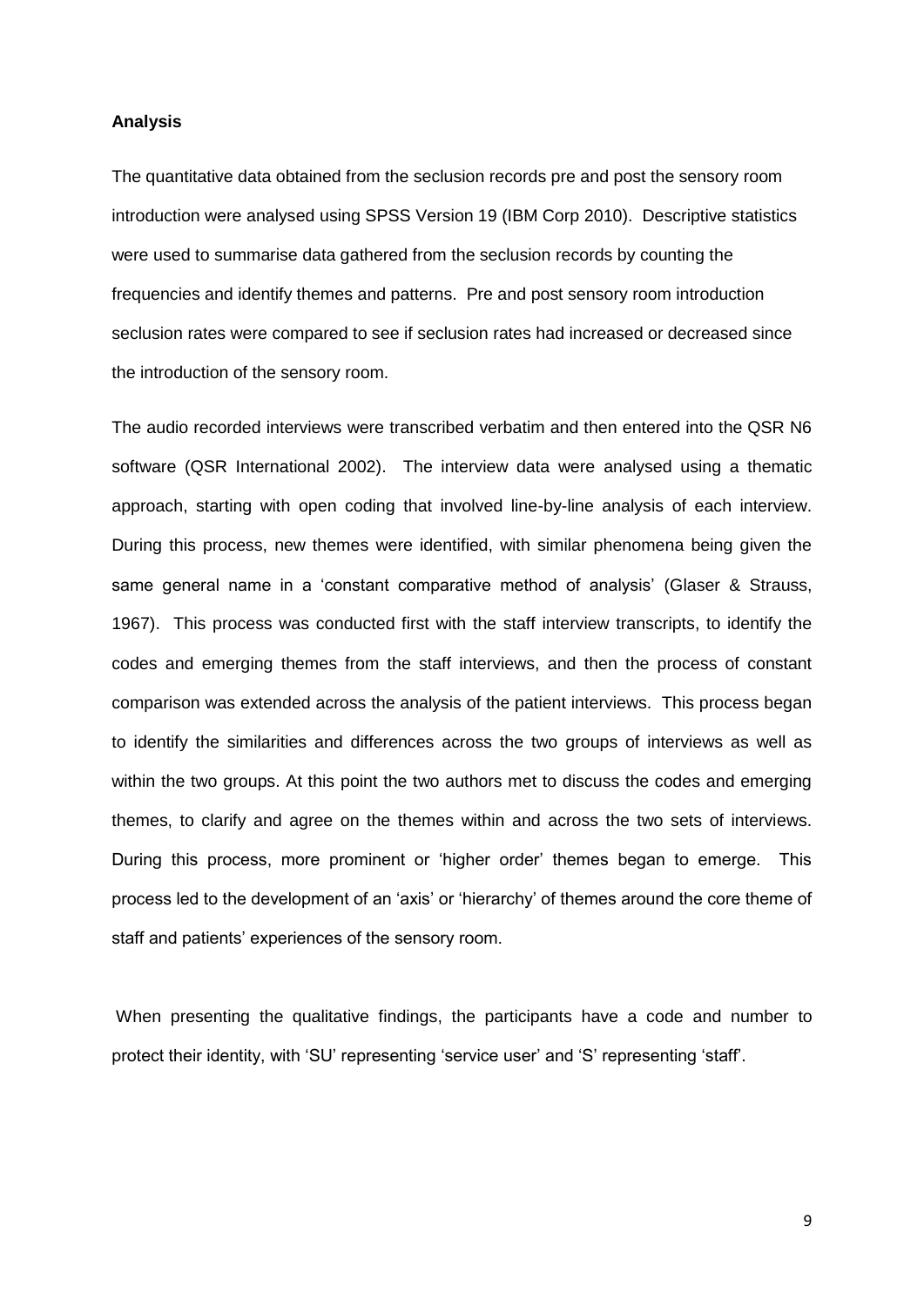# **RESULTS**

#### **Impact of the introduction of the sensory room on seclusion rates**

The number of seclusion incidents was higher after the sensory room was introduced, with 27 incidents of seclusion in the three months prior to the sensory room introduction and 37 incidents in the following three months. Therefore it appears that the sensory room did not have any effect in reducing the overall rates of seclusion. However, there were a number of repeated incidents of seclusion by a minority of patients; of the 27 incidents in the preintroduction time period, 12 were repeated seclusions by four different patients. Whereas in the post-introduction period, 25 of the 37 seclusions were repeated incidents of seclusion by six patients (see Figure 2).

#### Place Figure 2 here

Thus the results demonstrate that in post-introduction, repeater seclusions by a minority of patients were responsible for the majority of incidents (67.5%) compared to 44.4% in preintroduction. Furthermore at post-introduction, one patient was secluded 12 times which was 32.4% of the total seclusion incidents recorded. If the repeater seclusion were extracted as anomalies, the rates of seclusion would be seen to have been reduced.

Interestingly, the interviews revealed that staff perceived the rates of seclusion had decreased since the introduction of the sensory room. As the following quotes demonstrate:

"Nowadays where we are all trying to use the recovery process in terms of working with people, the use of it (seclusion) is becoming less and less now – 'coz things like the sensory room are part of trying to incorporate recovery so that also contributes to the use of seclusion and the rates going down.'' (S10)

"On a few occasions I have actually persuaded people who were just about to be secluded to use the sensory room to very positive effect." (S7)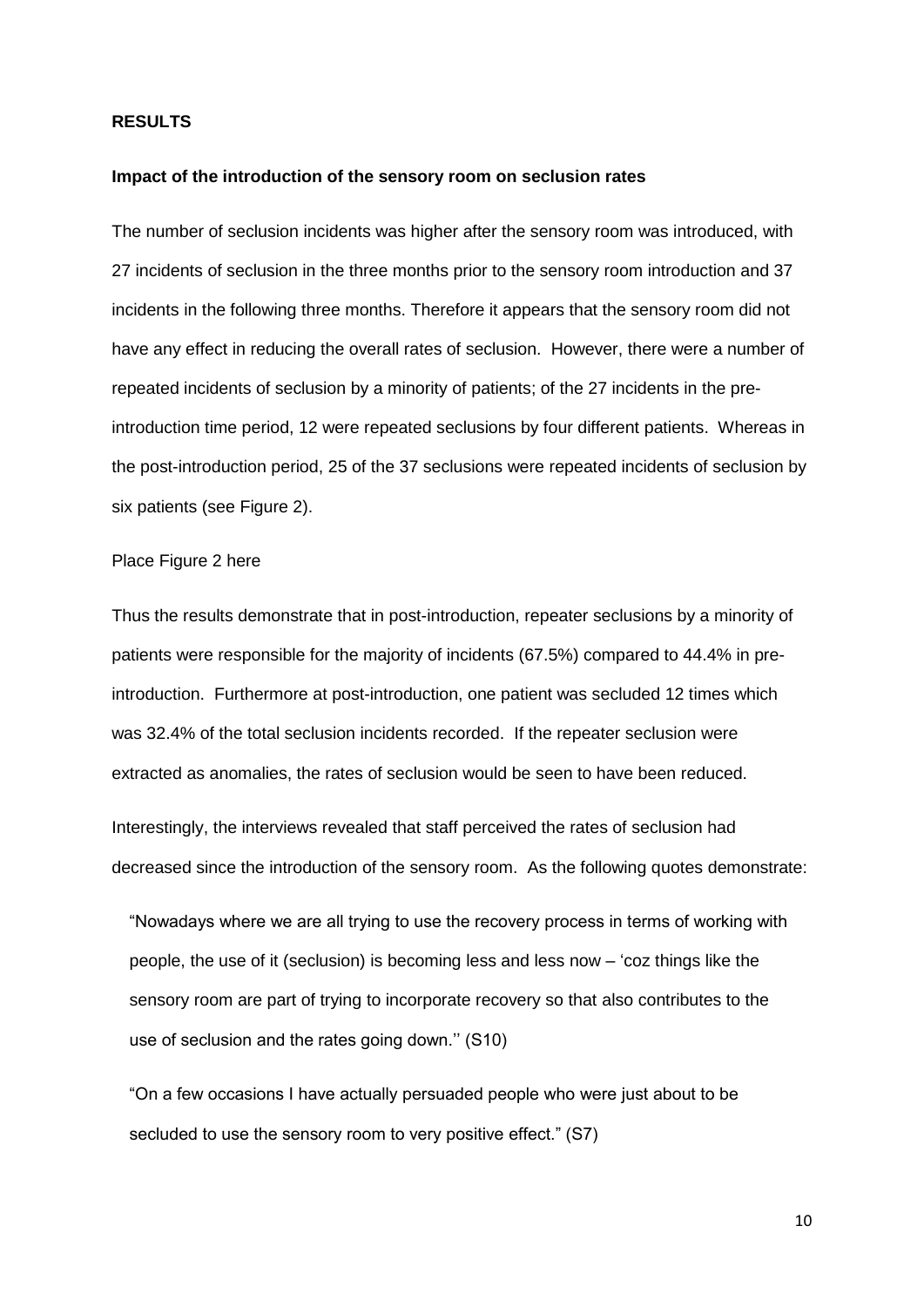#### **Seclusion length of time and time of day**

The length of time of seclusion was recorded and also the time of day, according to the three staff work shifts: early shift (7am- 3pm); late shift (3pm-9pm) and night shift (9pm-7am).

The length of time in seclusion ranged from 40 minutes to 3 days in Time one (three months before sensory room was introduced) and from 45 minutes to 16 hours 30 minutes in Time two (three months after). The mean duration in Time one (n=27) was 7 hours 30 minutes (SD=17 hours 25 minutes) and in Time two (n=37) it was 3 hours 59 minutes (SD=3 hours 40 minutes).

This may look as if the mean duration of time in seclusion decreased considerably after the sensory room had been introduced. However these results are skewed by some extreme values of very long seclusion time periods, with two long seclusion episodes in Time one of 2 days, 6 hours and 3 days, and in Time two, there was one seclusion episode of 16 hours, 30 minutes. With these three outliers removed from the data set, the mean duration in Time one (n=25) was 2 hours 46 minutes (SD=2 hours 50 minutes) and in Time two (n=36) it was 3 hours 37 minutes (SD=3 hours 7 minutes). Therefore the average length of time in seclusion had actually increased, not decreased following the introduction of the sensory room.

Regarding the time of day, in Time one; 7 seclusion episodes occurred in the early shift (7am- 3pm), 8 occurred in the late shift (3pm-9pm) and 12 at night (9pm-7am). In comparison in Time two; 4 seclusion episodes were in the early shift, 10 during the late shift and 23 during the night shift. Interestingly time two showed a majority of seclusion episodes during the night shift which consisted of a number of repeat seclusion incidents. Figure three compares these times of days according to Time one and Time two.

Place figure 3 here.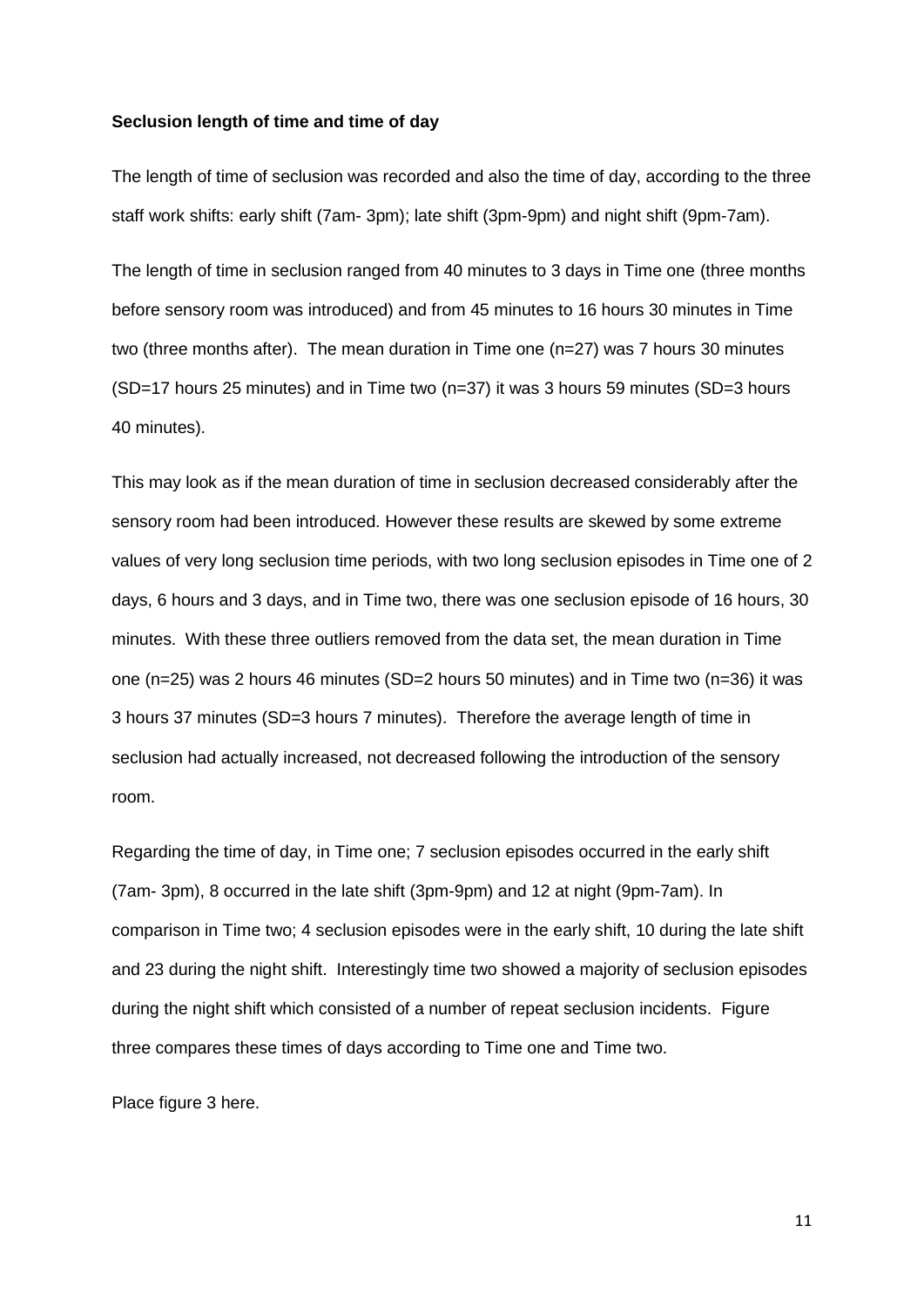#### **The sensory room as a positive intervention**

Overall the staff and patients spoke positively about the introduction of the sensory room. Positive experiences reported by the patients included; relaxation, relieving stress, a space to listen to their own music, inducing sleep, space to reflect, meditation, for individual use and being a part of a group, as the following quotes illustrates:

"Sometimes when you are stressed it's like – you just go in there. You got the cushions, bit of music and it's like, it almost makes you feel you are back at home, relaxed and chilled." (SU1)

"It takes my mind off things – listening to music – able to relax, unwind." (SU6)

The staff also talked positively about the benefits of using the sensory room with patients, as described by the following staff member:

"They [patients] go to the sensory room just to relax and re-wind, interact with staff and listen to some music and it has a positive therapeutic effect." (S4)

As indicated by the quotations already discussed, an interesting theme to emerge from the interviews was the importance of having music in the sensory room, which patients brought into the room from their own personal music collections. The patients also praised the sensory room equipment such as the lights, seating, bubble tube and projector as being beneficial:

"I watch bubbles and relax. You clear like (signalled hand gestures away from head and body). It's good. I like." (SU4)

"Sometimes you just need that – alone space. Even if you are not alone, you can be in there with 8 people but if 8 people want to listen to the same music – we're all chilling." (SU7)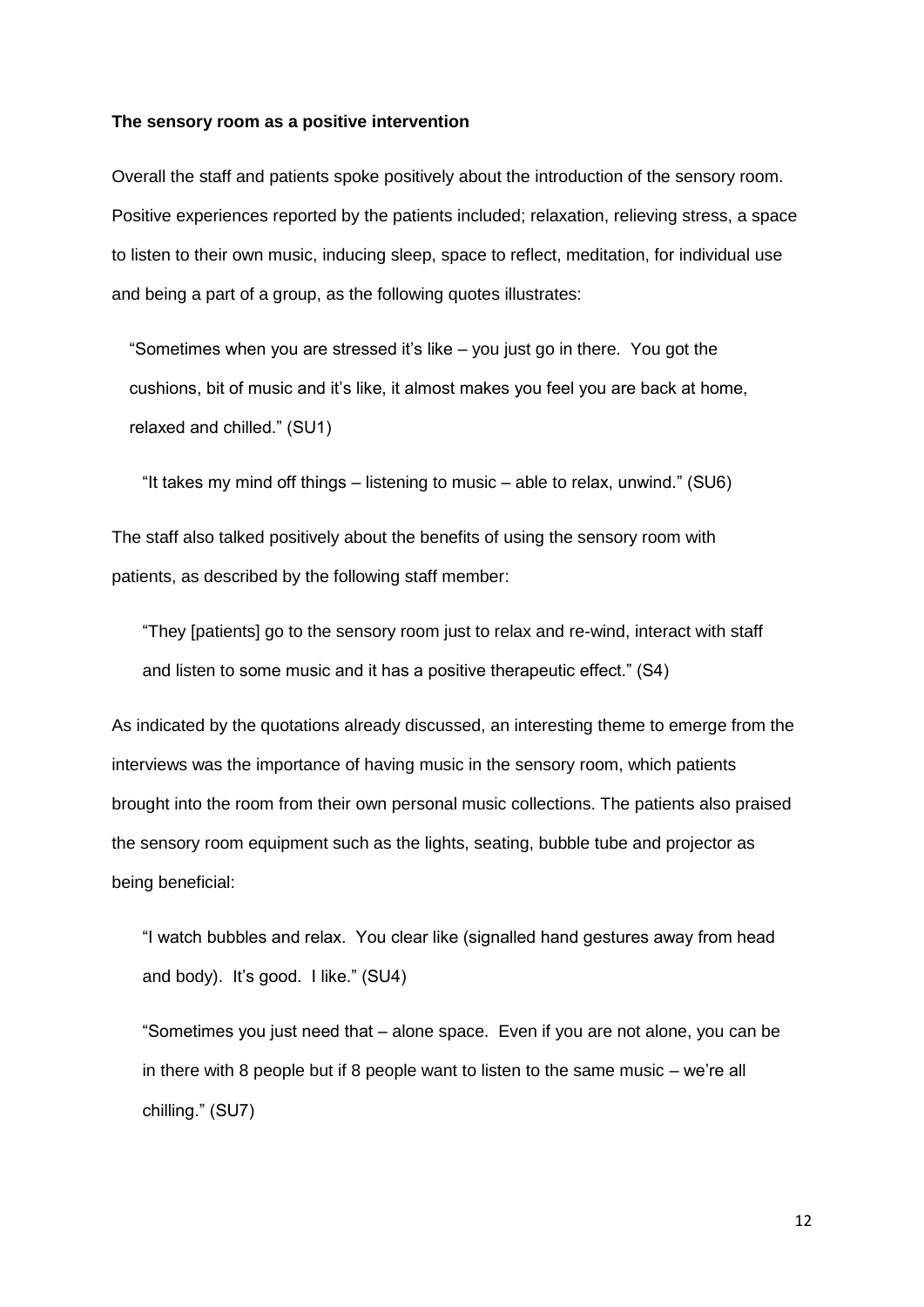#### **A positive influence on the PICU experience**

All of the patients interviewed felt that the sensory room had had a positive impact on their admission to the PICU, as the following quotation highlights:

"It's a really nice place to be! It's the best room in the hospital – without a shadow of a doubt. It's something I would like to have in my own house to tell the honest truth – I love it!." (SU7)

Two staff members discussed recent examples where the use of the sensory room had been incorporated into the patients care plans, as something both the staff and patients felt worked to reduce symptoms. The majority of staff felt the sensory room had a positive impact on de-escalating patients, as illustrated by the following quotation:

"So when we notice the aggressiveness in the earlier stage, so we offer then  $-$  do you want an environment where you can calm down? And chill out? So that is when we use the sensory room and it does work." (S3)

However, the majority of staff reported that the sensory room was not appropriate for highly aggressive patients and therefore felt seclusion should be always available as a 'last resort' intervention.

# **Improved communication on the PICU**

The majority of patients and staff perceived that the sensory room had improved communication between patients and staff and patient peers on the PICU. Although one patient felt the sensory room was 'like a clique' (SU3) and another stated 'there are a few people you have to avoid – in order to enjoy the room' (SU7), the majority felt that the room evoked a sense of community and provided a space for socialising, as the following quote demonstrates: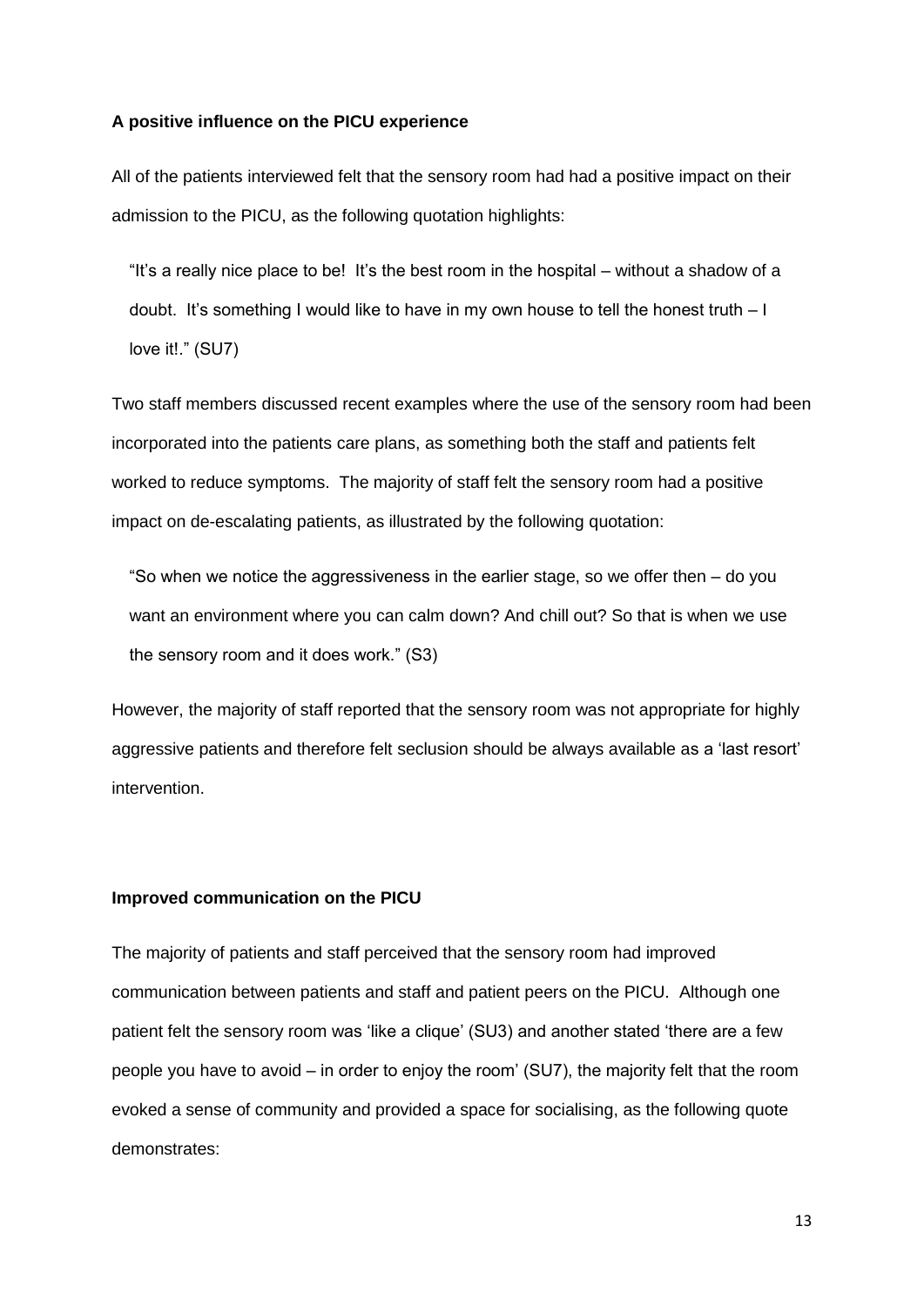"If it wasn't for the fact we were in hospital – it would have been a really nice community of friends to be around." (SU7)

In addition to experiencing better engagement with peers, some felt the sensory room improved communication with staff:

"The staff are much more pleasant – usually. The staff – like this today – this morning, instead of having art we had music therapy. And the staff were chatting, chilling, having a laugh and a joke." (SU7)

The majority of staff reported they felt that the sensory room has had a positive impact on their communication and engagement with patients. Staff reported they felt that patients were more relaxed and therefore more accessible to discuss their mental state:

"I find that patients when they go in there, when they leave the sensory room they become more relaxed, more approachable." (S2)

The majority of staff also felt the sensory room improved communication between patients as peers and felt the sensory room was a supportive environment as well as a social one:

"When one person goes in – there are other people start going in and it becomes like a community…. It's a supportive environment as well we have seen that it has very, very positive effect, to help individuals in different ways." (S9)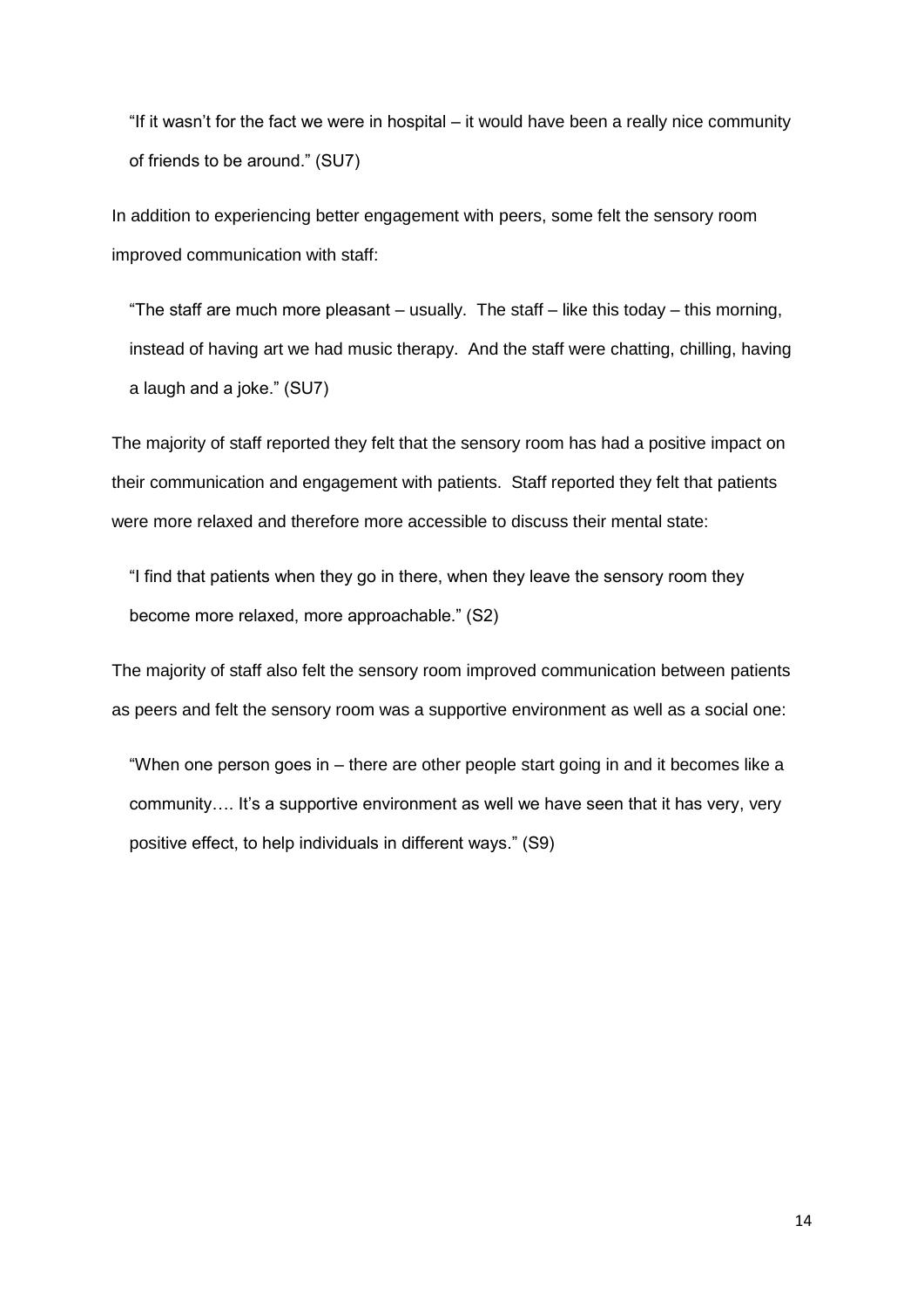# **DISCUSSION**

Contrary to our expectations, the seclusion rates did not decrease in the first three months following the introduction of the sensory room on the PICU. This finding is in keeping with some of the previous studies on this topic (Cummings, Granfield & Goldwell 2010; Novak *et al.* 2012) but contrary to other studies (Champagne, 2003; Champagne & Sayer, 2003; LeBel & Champagne 2010; Sivak, 2012). Clearly it is problematic to compare the results of studies using different study designs which may be one reason for these contradictory findings. Furthermore, it is acknowledged that there are many factors that influence the rates of seclusion at any one time on a psychiatric ward (Huckshorn 2004). One such factor that was significant in our study was the 'repeater' seclusions by a minority of patients that influenced the overall seclusion rates and this was also found to be a factor in the study by Cummings, Grandfield & Coldwell (2010). Previous studies (Chalmers *et al.* 2012; Huckshorn, 2004) have also highlighted that the multi-disciplinary team are often required to implement several interventions at one time in order to reduce seclusion rates. Therefore, just looking at seclusion rates may not be the best way of evaluating the impact of a sensory room.

By utilising a mixed method approach and sequential exploratory design, a mismatch was revealed between the actual incidents of seclusion from the seclusion records and the perceived seclusion rates by staff. This finding that staff perceived a reduction in seclusion rates is supported by previous studies (Sutton and Nicholson 2011, Te Pou o te Whakarro Nui 2010). Although it is also possible that the difference in actual and perceived incidents of seclusion may be due to the interviews with the staff being carried out 13 months after the room had been in use. During the interviews staff reported feeling confident in using the sensory room but may have not at time of initial introduction, therefore the room may not have had an impact until many months following its introduction.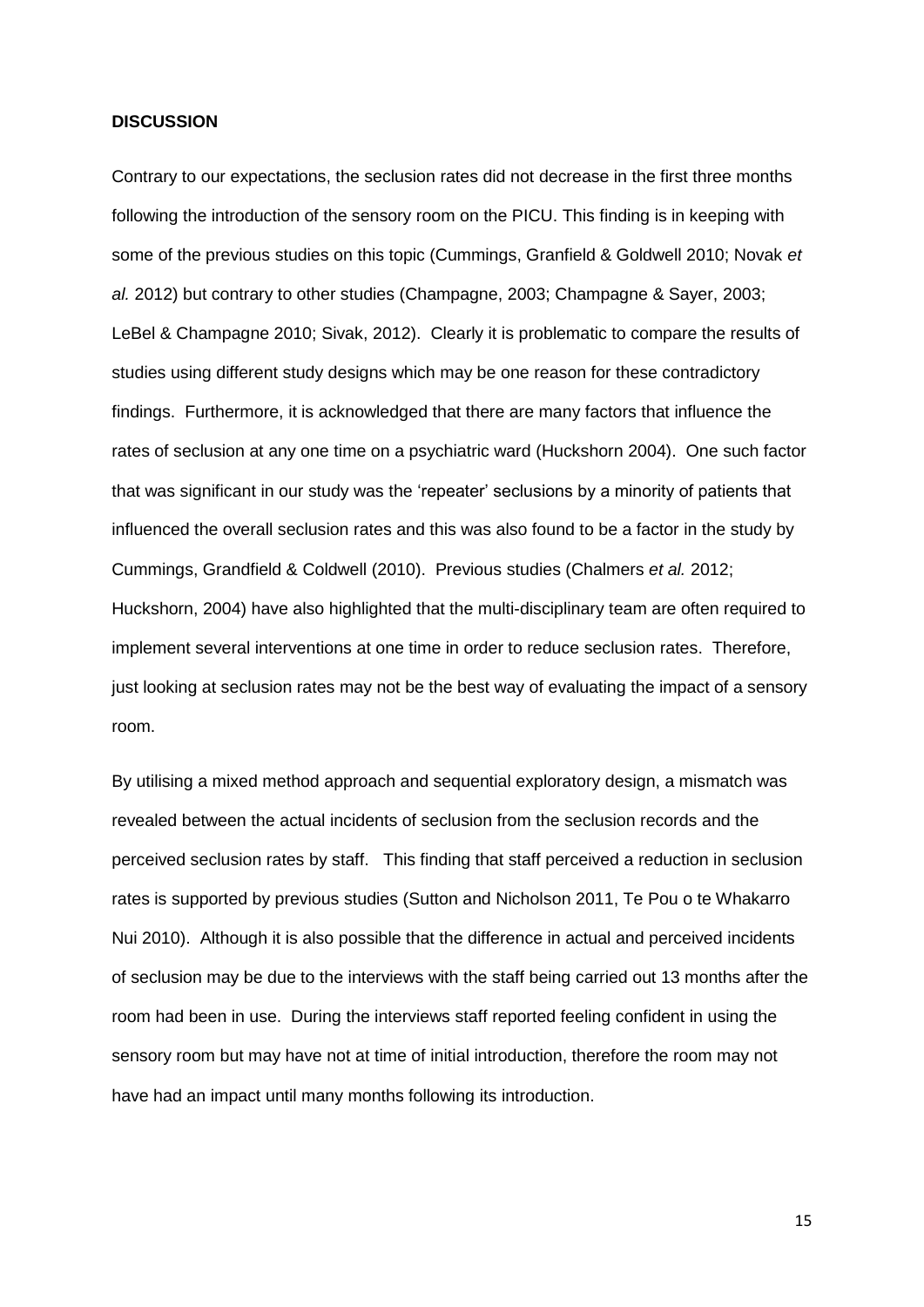Importantly, staff and patients reported that the sensory room had impacted positively on the PICU environment. They felt that the sensory room provided a space to help aid calming and de-escalation, somewhere to relax, socialise/ increase communication and enjoy music and the sensory equipment. This finding has been reported in many of the previous studies on this topic (Chalmers *et al.* 2012; Champagne, 2003; Champagne & Sayer, 2003; Costa *et al.* 2006; Cummings, Grandfield & Coldwell 2010; LeBel & Champagne 2010; Novak *et al.* 2012; Sivak 2012; Sutton & Nicholson 2011).

A prominent theme to emerge from the patient interviews was that they benefitted from both the availability of music and the sensory room equipment. Previous research suggests that music can have a positive effect on patients' mental state (McGaffrey, Edwards & Fannon 2011). When considering the importance of improving the PICU experience, the concept of 'permeability' (Quirk *et al.* 2006) can be related to the existence (and importance) of music, on the PICU and specifically, in the sensory room. The PICU is a locked environment, where patients are contained because of their behaviour; outside negative influences are generally kept out and not allowed to permeate (for example, no mobile phones, banning of negatively influential friends/ family and no illicit drugs or alcohol). However, the fact that patients can bring in their own favourite music and have a space to listen to it in the sensory room can be considered a positive consequence of permeability. In addition, this aspect of normalisation can help in reducing the risk of 'institutionalisation' and patients maintaining their own identity (Goffman 1961) which can underpin the experience of the PICU in a more positive way. Although, as the findings demonstrated, this is often dependent on which other patients are present in the room, what stimuli such as music is being played and what effect this may be having on a group of patients.

The majority of patients expressed the view that the sensory room evoked a sense of community on the PICU between peers, as patients met and communicated more in the sensory room. This finding is supported by previous studies that highlight the benefits of peer support on psychiatric wards (Jones *et al.* 2010, Wood & Pistrang, 2004). However, it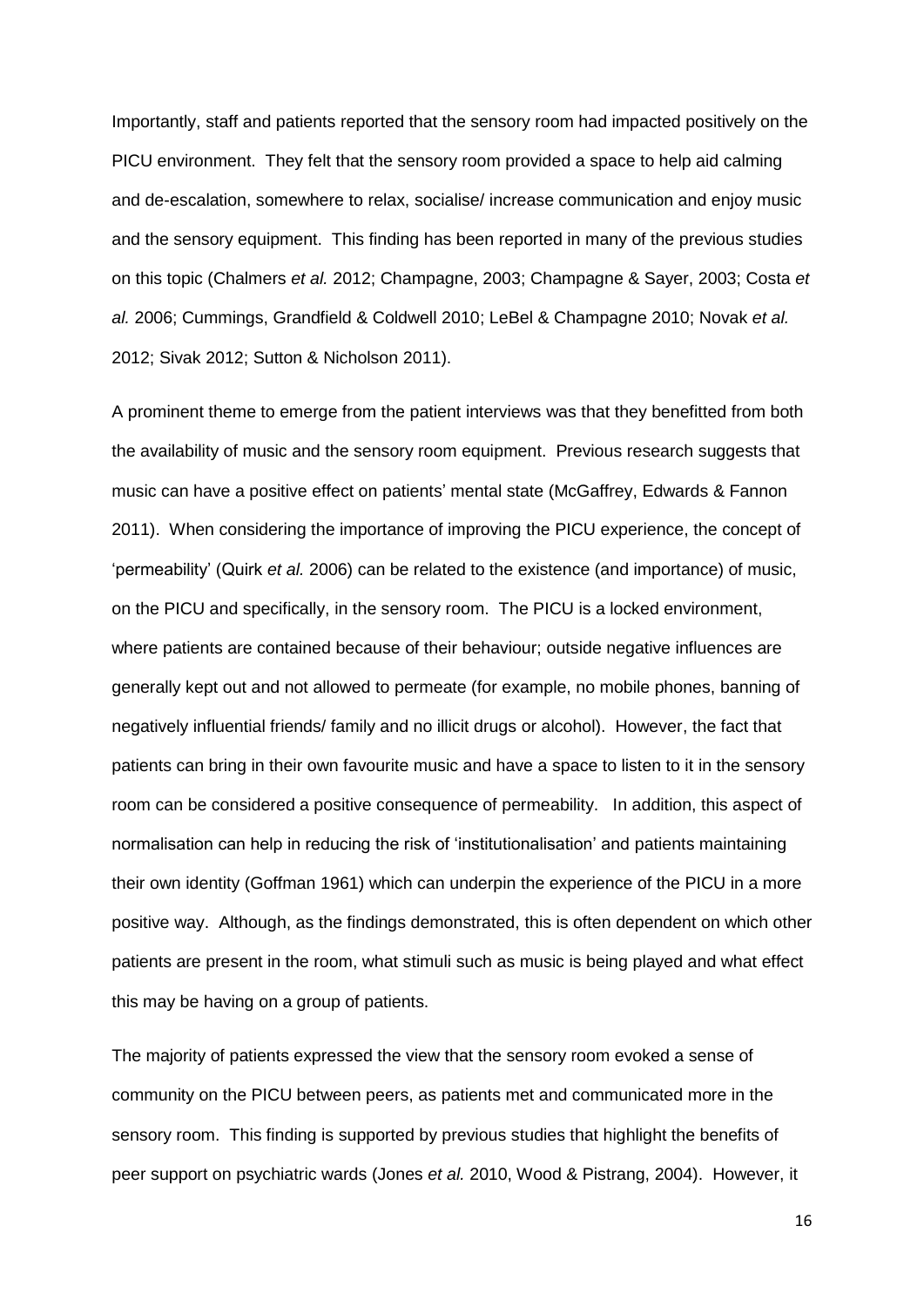is important to mention that one patient felt the sensory room was sometimes like 'a clique' (SU2) and some patients did not go to the sensory room if a patient they did not get on with was already in the room. Therefore it is important that staff utilise the sensory room sensitively with patients and tailor its use to meet their individual needs.

All the staff who participated in the study thought that having the sensory room available on the PICU had a positive impact on their clinical work, providing an alternative clinical intervention to use. This is in keeping with the findings of previous studies (Champagne 2003; LeBel & Champagne 2010; Lee *et al*. 2010). The staff reported examples of using the sensory room with patients that reduced arousal in agitated patients, provided a relaxing environment for 1:1's and sensory room use being put in care plans for patients. Thus this study has found that the overall experience of the PICU was improved by the introduction of the sensory room as it was perceived as a positive therapeutic and recovery based intervention; it created a space for 1:1 or group interventions, a space to relax, self-regulate, to listen to personal music, it increased communication on the PICU between both staff and patients and peer support between patients.

# **LIMITATIONS OF THE STUDY**

It is acknowledged that this study is limited in that it is a small scale study involving participants on a single psychiatric ward. The collection of seclusion data for only three months after the introduction of the sensory room is also quite a short time period. It is also recognised that the fact that the interviews were conducted 13 months after the seclusion data were collected and this may have influenced participants' perceptions of the effect of the sensory room on seclusion rates. However, conducting the interviews approximately a year after the sensory room was introduced enabled the participants to all have enough time to use the sensory room and form an opinion about it.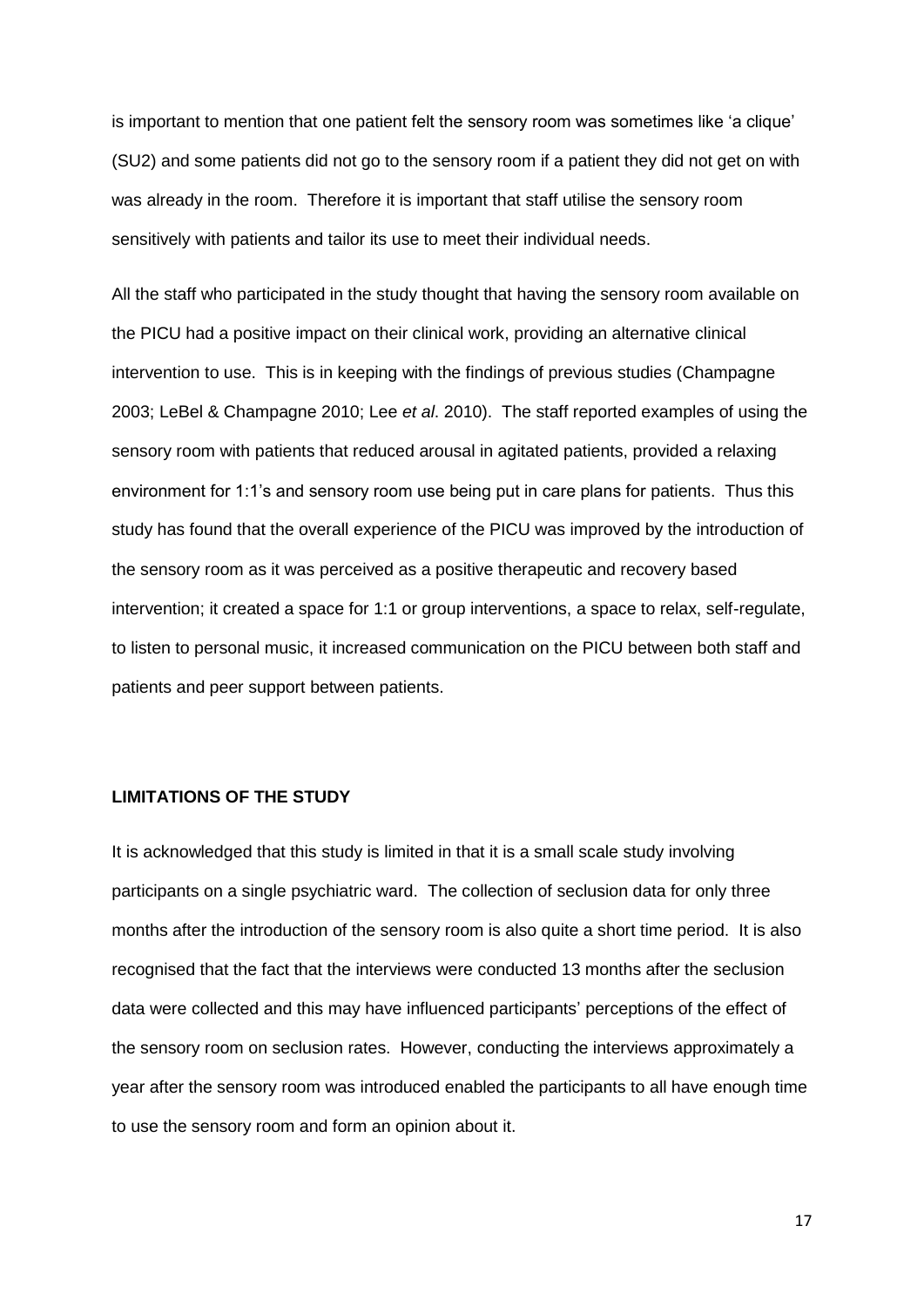#### **CONCLUSION**

This paper has explored the impact of a sensory room on an ICU and on seclusion rates. To our knowledge, this is the first study to have been conducted on this topic in a PICU/ICU setting and also in the UK. In the UK, PICU services strive to make the inpatient admission and overall experience as positive as possible. From this study, it has been highlighted that both staff and patients found the use of a sensory room a positive experience. The effects of the availability of the sensory room on seclusion rates remain inconclusive as the quantitative data found no decrease in the use of seclusion, even though the staff interviewed perceived that seclusion had reduced since the availability of the sensory room. However, a number of new insights have emerged from the study, in particular the fact that although the ICU is a restricted environment, the sensory room appears to provide a 'refuge' for the patients. The sensory room was found to improve both the patient and staff experience of the ICU as it provides an extra intervention that is perceived as being enjoyable and improves important aspects of the ICU environment, such as enhancing communication between staff and patients and also between patients in terms of providing peer support.

There are a number of recommendations for practice that can be drawn from this research; firstly it is suggested that all ICUs should consider sensory rooms as a therapeutic intervention. In addition, the use of a 'safety tool', used to positive effect by Chalmers *et al.* (2012) and Lee *et al.* (2010), could also be utilised on ICUs, to document patients' sensory needs when agitated or angry and to help promote de-escalation in a patient centred way. Further education and on-going staff training for all multi-disciplinary team members is also recommended so that the use of the sensory room is consistently used with patients. Regarding the design of psychiatric wards, consideration for dedicated spaces, such as sensory rooms, that promote recovery should be viewed as much a priority as spaces for containment such as seclusion rooms.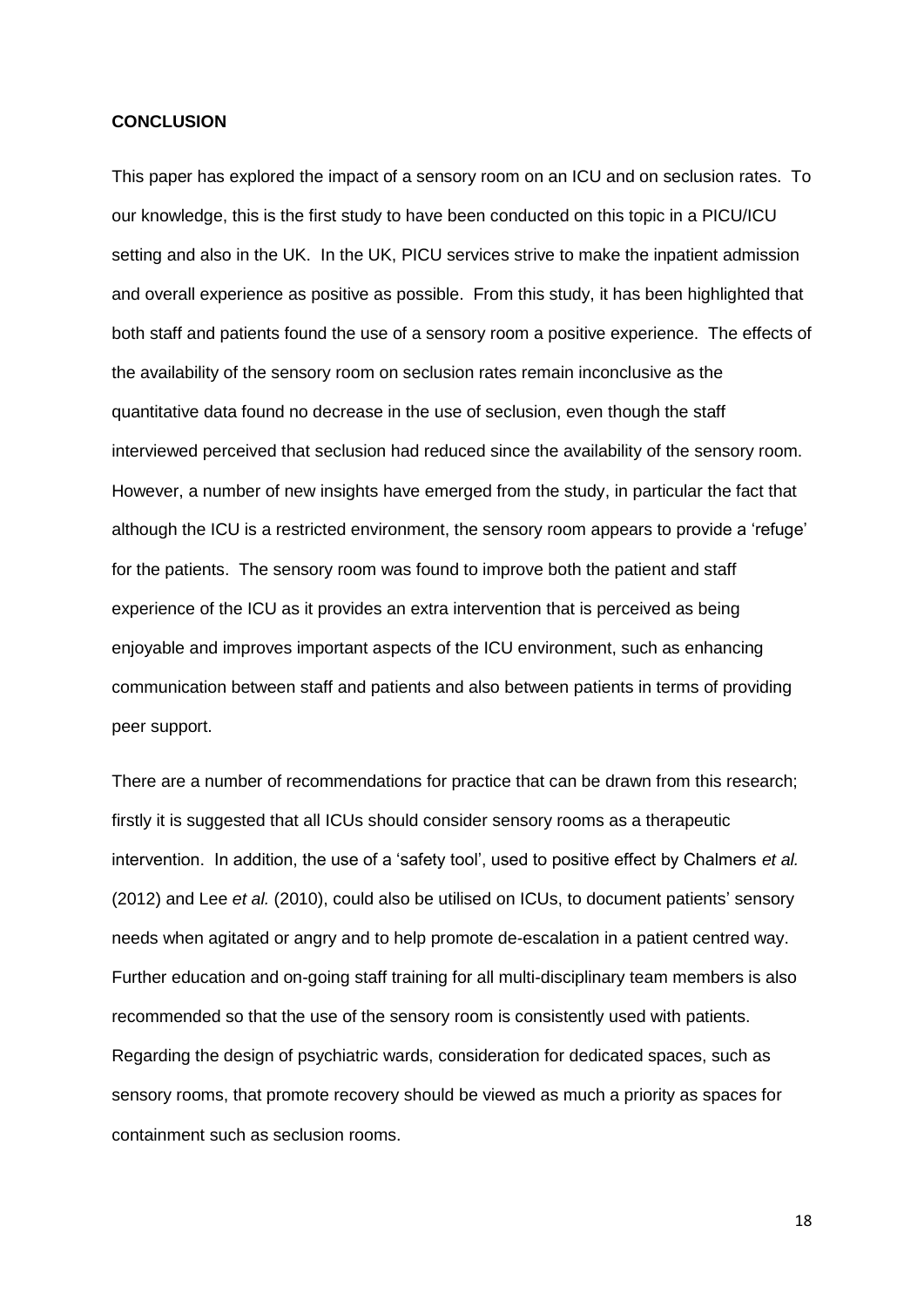Further research, including larger-scale intervention studies, is also required to explore more rigorously the contribution that sensory rooms can potentially make across the spectrum of psychiatric settings.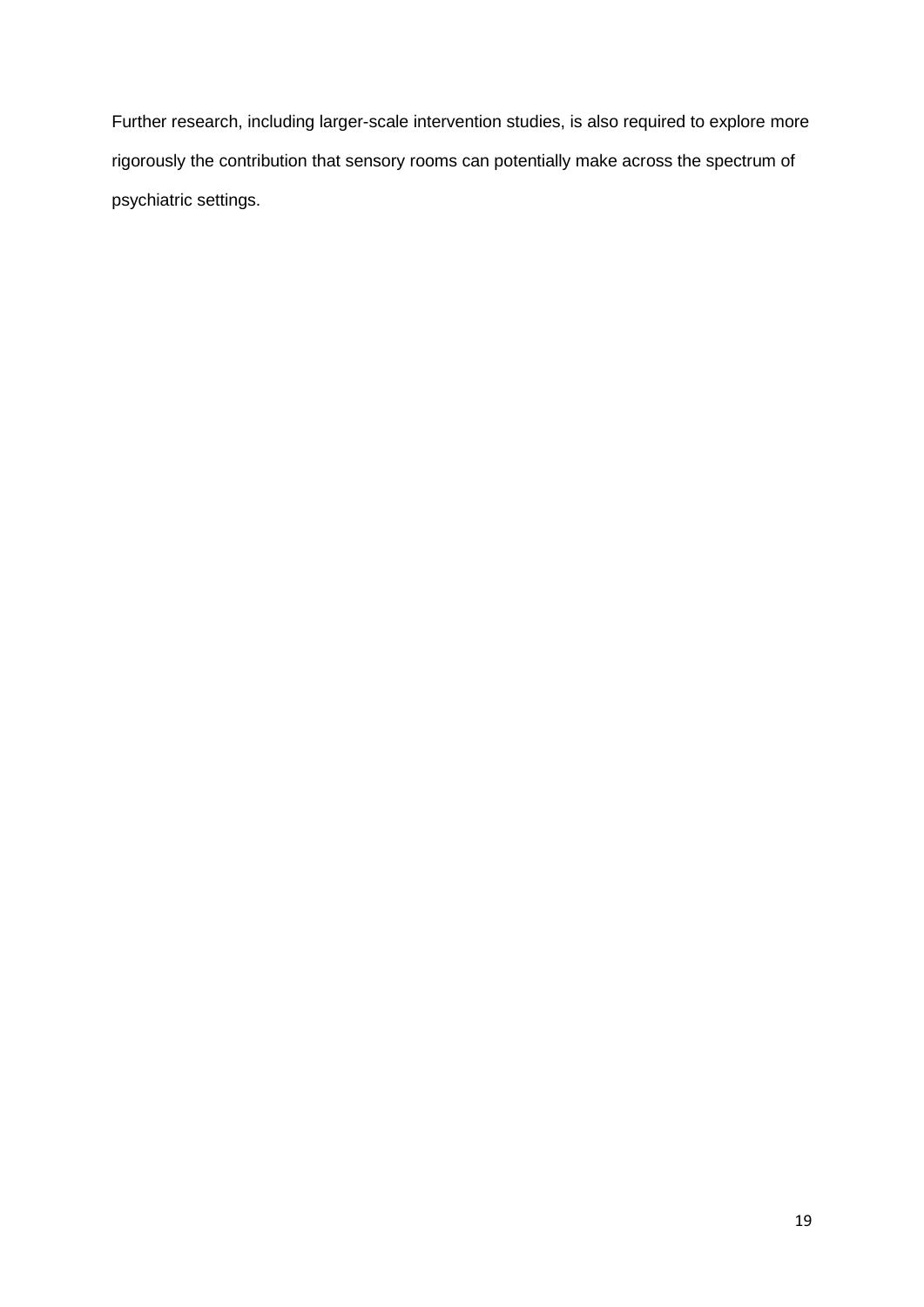#### **REFERENCES**

Chalmers, A., Harrison S., Mollison, K., Molloy, N. & Gray, K. (2012). Establishing sensorybased approaches in mental health inpatient care: a multidisciplinary approach. *Australasian Psychiatry*, 20 (1), 35-39.

Champagne, T. (2003). Creating nurturing environments and a culture of care. *Advance for Occupational Therapy*, 19 (9), 50-52.

Champagne, T. and Sayer, E. (2003). The Effects of the Use of the Sensory Room in Psychiatry. [Online] Available at: [http://www.ot-innovations.com](http://www.ot-inovations.com/) (Accessed: 7 October 2012).

Costa, D.M., Morra, J., Soloman, D., Sabino, M. & Call, K. (2006). Sensory-Based Treatment for Adults with Psychiatric Disorders, *OT Practice*. 6 (3), 19-23.

Creswell, J.W. & Plano Clark, V.L (2011). *Designing and Conducting Mixed Methods Research*. California: Sage Publications.

Cummings, K.S., Grandfield, S.A. & Coldwell, C.M. (2010). Caring with Comfort Rooms: Reducing Seclusion and Restraint Use in Psychiatric Facilities*. Journal of Psychosocial Nursing*, 48 (6), 26-30.

Fisher, A.G, Murray, E.A, & Bundy, A.C (1991). *Sensory Integration Theory and Practice*. Philadelphia: F.A Davis Company.

Glaser B. & Strauss A. (1967). *The Discovery of Grounded Theory.* Chicago: Aldine Publishing Co.

Goffman, E.G. (1961). *Asylums: Essays on the Social Situation of Mental Patients and Other Inmates*. London: Penguin Books.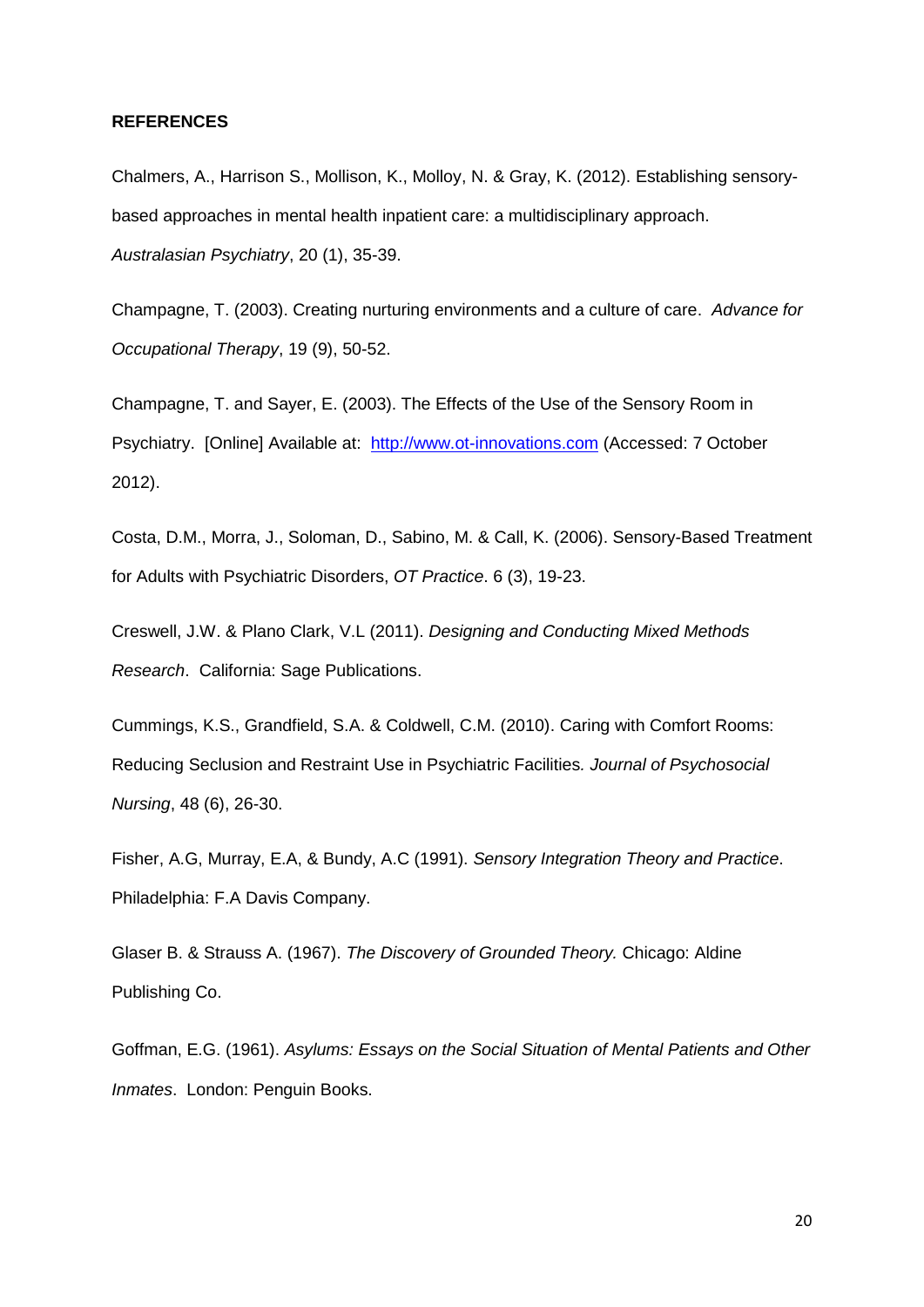Hope, K.W., Easby, R. & Waterman, H. (2004). Finding the person the disease has – the case for multisensory environments. *Journal of Psychiatric and Mental Health Nursing*, 11 (1), 554-561.

Huckshorn, K.A. (2004). Reducing Seclusion and Restraint Use in Mental Health Settings – Core Strategies for Prevention. *Journal of Psychosocial Nursing*, 42 (9), 22-33.

IBM Corp. Released 2010. *IBM SPSS Statistics for Windows*, Version 19.0. Armonk, NY: IBM Corp

Jones, J., Nolan, P., Bowers, L., Simpson, A., Whittington, R., Hackney, D. & Bhui, K. (2010). Psychiatric wards: Places of safety? *Journal of Psychiatric and Mental Health Nursing*, 17 (1), 24-130.

LeBel, J. & Champagne, T (2010). Integrating Sensory and Trauma-Informed Interventions: A Massachusetts State Initiative, Part 2. *Special Interest Section Quarterly, Mental Health*, 33 (2), 1-4.

Lee, S.J., Cox, A., Whitecross, F., Williams, P. & Hollander, Y. (2010). Sensory Assessment and therapy to help reduce seclusion use with service users needing psychiatric intensive care. *Journal of Psychiatric Intensive Care*, 6 (2), 83-90.

Long, A.P. & Haig L (1992). How do Clients Benefit from Snoezelen? An Exploratory Study. *British Journal of Occupational Therapy,* 55 (3), 103-106.

McCaffery, T., Edwards, J. & Fannon, D. (2011). Is there a role for music therapy in the recovery approach in mental health? *The Arts in Psychotherapy*, 38 (3), 185-189.

The National Association for State mental Health Program Directors (NASMHPD) (2003) The Seclusion and Restraint Reduction Initiative. [Online] Available at:

http://www.nasmhpd.org (Accessed: 3 March 2013).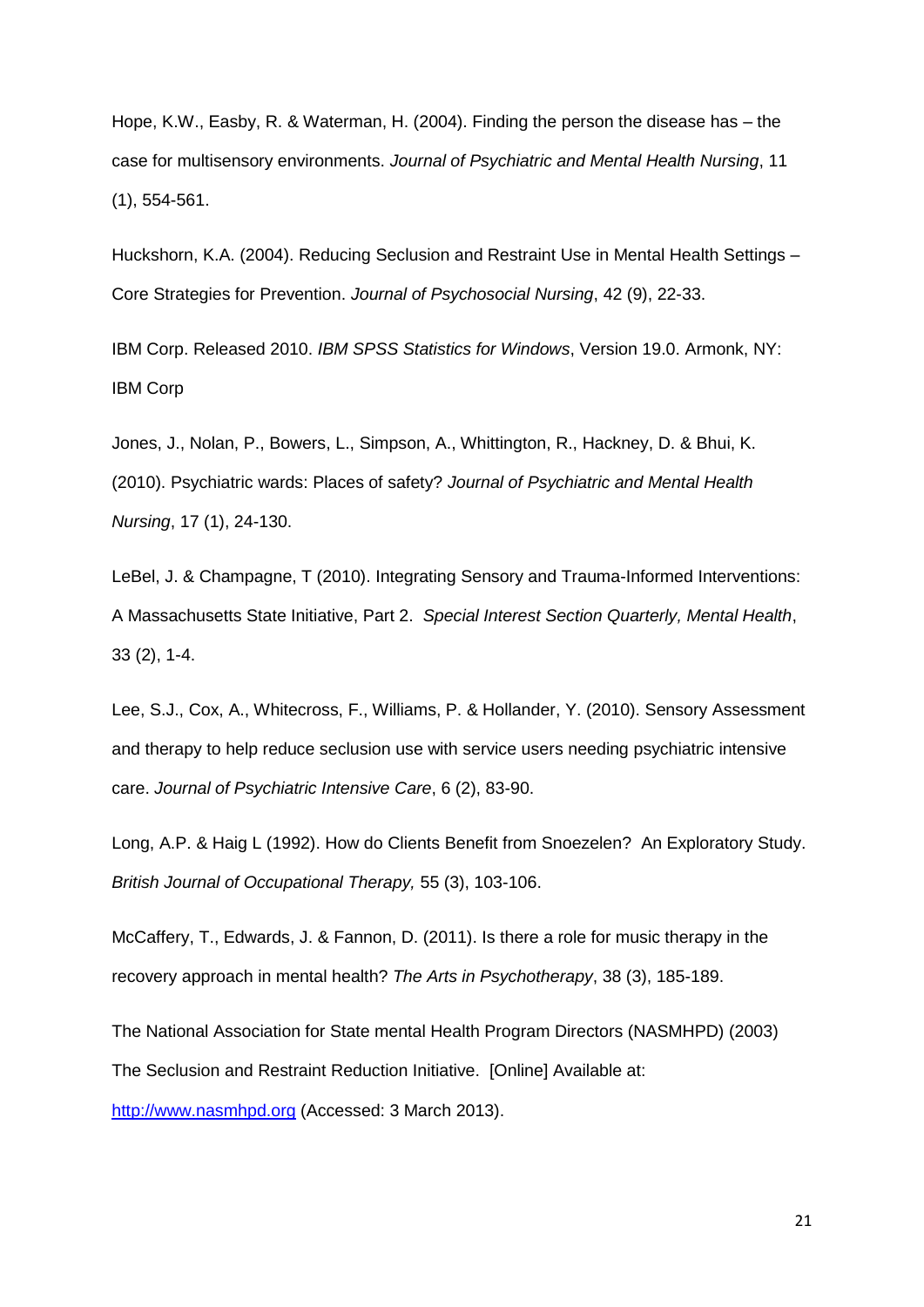Novak, T., Scanlan, J., McCaul, D., MacDonald, N. & Clarke, T. (2012). Pilot study of a sensory room in an acute inpatient psychiatric unit. *Australasian Psychiatry*, 20 (0), 1-6.

O'Hagan, M., Davis, M. & Long, J. (2008). *Best Practice in the Reduction and Elimination of Seclusion and Restraint: Time for Change.* Auckland: Te Pou Te Whakaaro Nui: the National Centre of Mental Health Research, Information and Workforce Development". [Online] Available at: [www.tepou.co.nz](http://www.tepou.co.nz/) (Accessed: 3 January 2013).

Pereira, S. & Clinton, C. (2002) *Mental Health Policy Implementation Guide: National Minimum Standards for General Adult Services in Psychiatric Intensive Care Units (PICU) and Low Secure Environments*. London: Department of Health.

QSR International (2002). *QSR N6*. Doncaster Victoria, Australia: QSR International Pty Ltd.

Quirk, A., Lelliott, P. & Seale, C. (2006). The permeable institution: An ethnographic study of three acute psychiatric wards in London. *Social Science & Medicine*, 63 (1), 2105-2117.

Reddon, J.R., Hoang, T., Sehga,l S. & Marjanovic, Z. (2004). Immediate Effects of Snoezelen Treatment on Adult Psychiatric Patients and Community Controls. *Current Psychology: Developmental-Learning-Personality-Social*, 23 (3), 225-237.

Sutton, D. & Nicholson, E. (2011). *Sensory Modulation in Acute Mental Health Wards: A Qualitative Study of Staff and Service User Perspectives.* Auckland, New Zealand: Te Pou o Te Whakaaro Nui. [Online] Available at: [www.tepou.co.nz](http://www.tepou.co.nz/) (Accessed: 3 January 2013).

Sivak, K. (2012). Implementation of Comfort Rooms to Reduce Seclusion, Restraint Use and Acting-Out Behaviours. *Journal of Psychosocial Nursing*, 50 (2), 24-34.

Te Pou o te Whakaaro Nui (2010). *Impact of sensory modulation in mental health acute wards on reducing the use of seclusion*. Auckland, New Zealand: Te Pou o Te Whakaaro Nui. [Online] Available at: [www.tepou.co.nz](http://www.tepou.co.nz/) (Accessed 3 January 2013).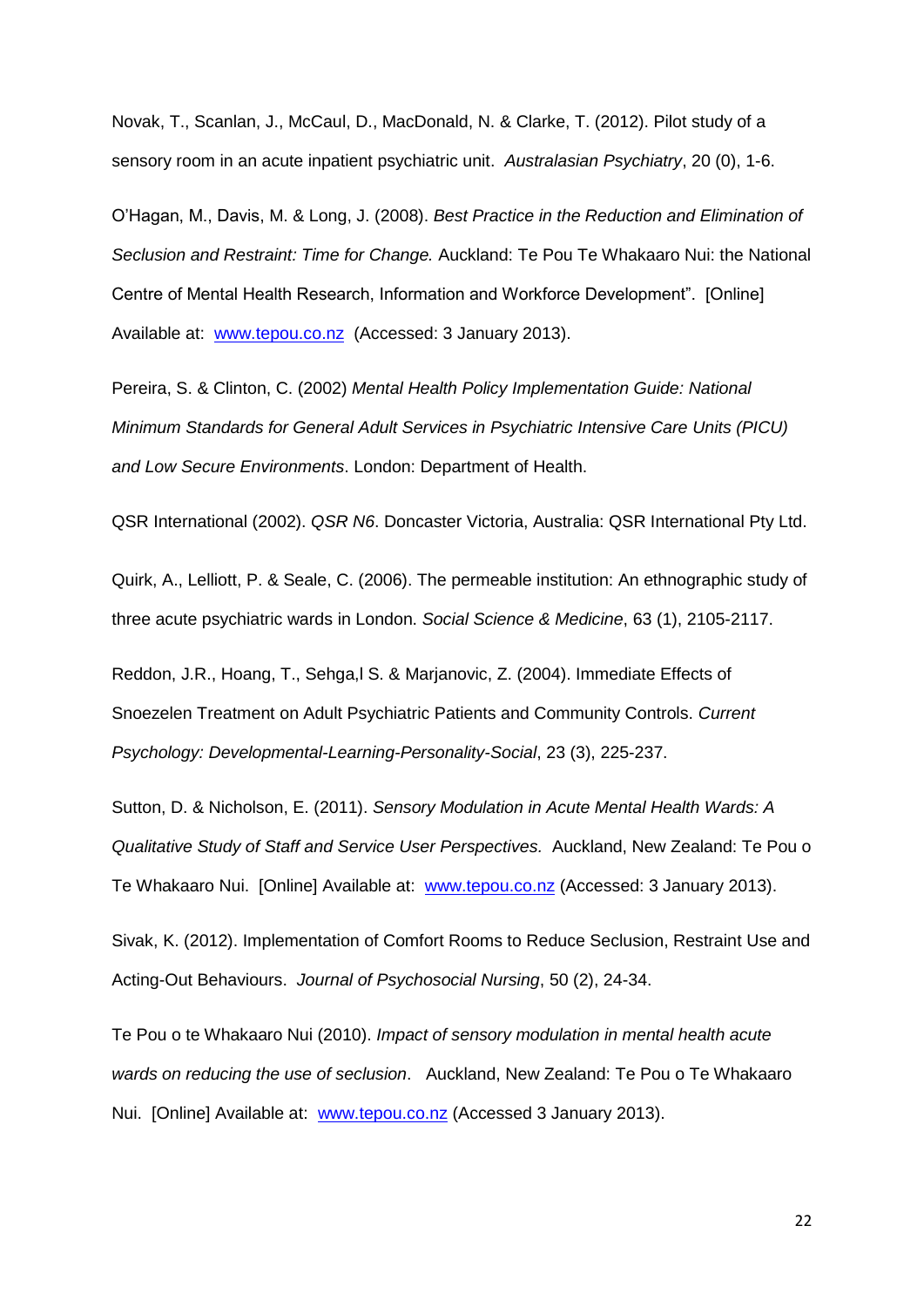Watling, R., Bodison, S., Henry, D.A. & Miller-Kuhaneck, H. (2006). Sensory Integration: It's Not Just for Children, *Special Interest Section Quarterly*, 29 (4), 1-4.

Wood, D. & Pistrang, N. (2004). A Safe Place? Service Users' Experience of an Acute Mental Health Ward, *Journal of Community and Applied Social Psychology*, 14 (1), 16-28.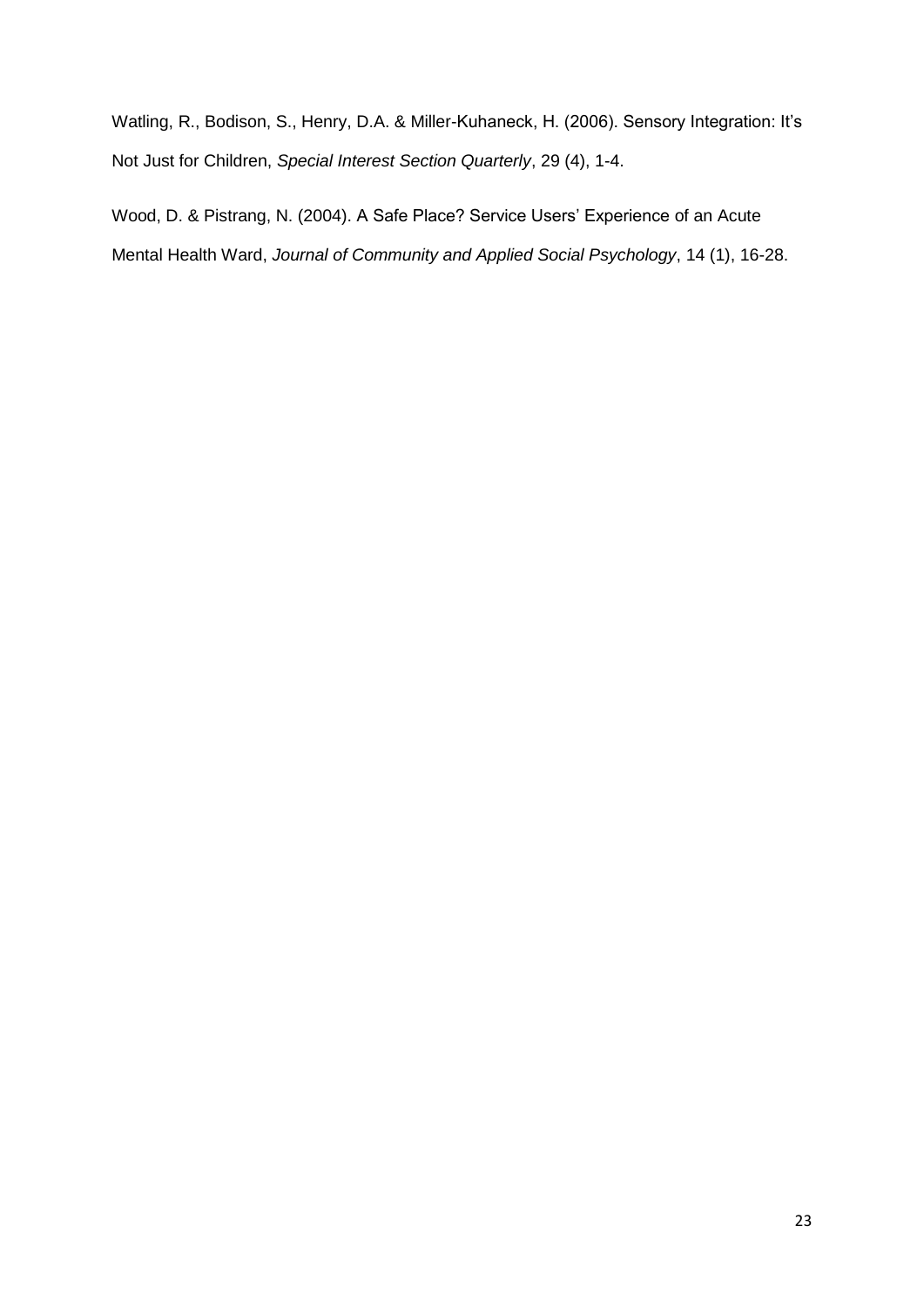# Appendix



Figure 2 -incident rates in Pre Sensory room (T1) and Post Sensory room (T2):